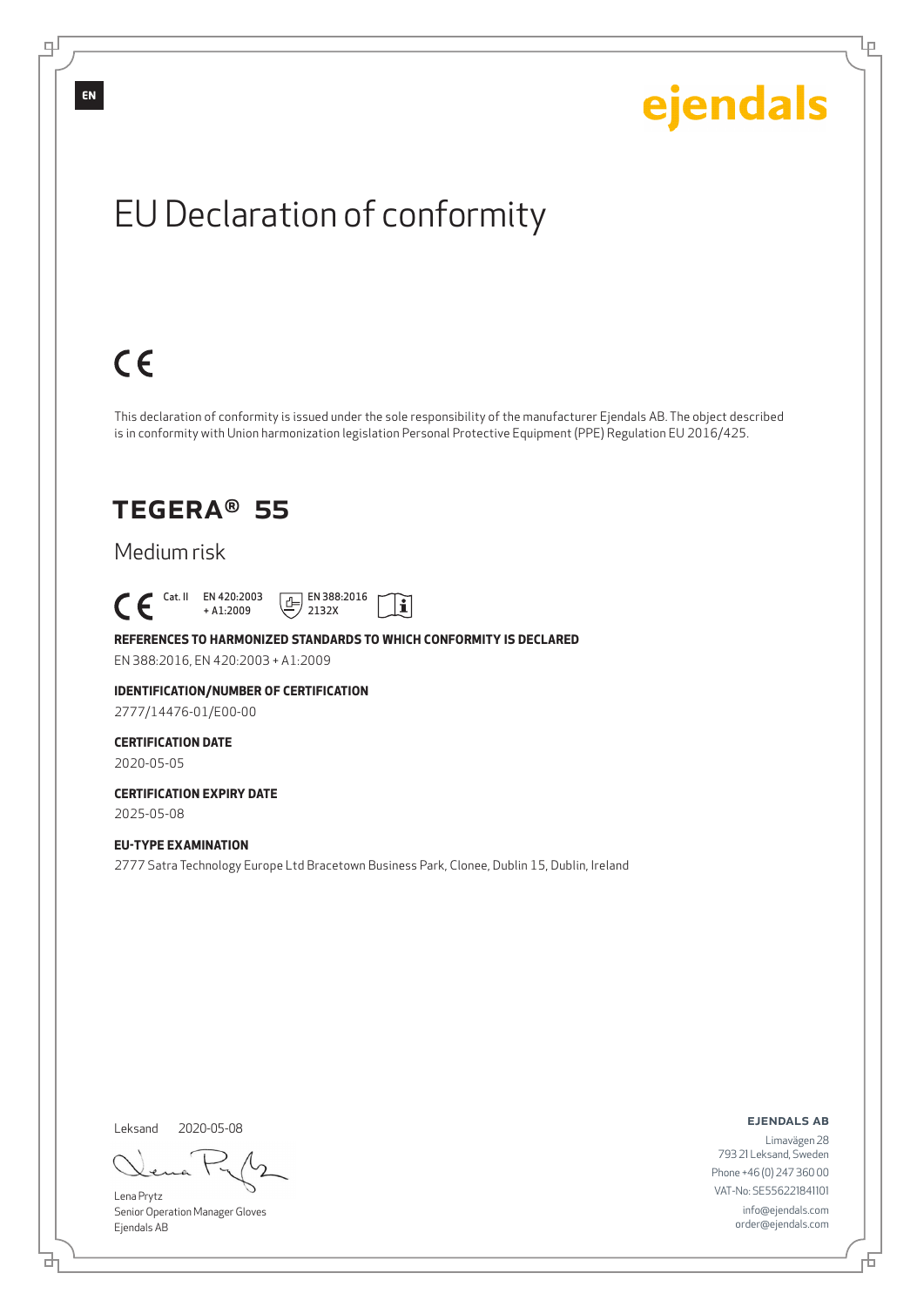Ļμ

## EU-försäkran om överensstämmelse

# $C \in$

Denna försäkran om överensstämmelse utfärdas på eget ansvar av tillverkaren Ejendals AB. Föremålet för försäkran överensstämmer med EU-harmoniserad lagstiftning för personlig skyddsutrustning (PPE), EU-förordning 2016/425.

## TEGERA® 55

### Medelhög risk



**HÄNVISNINGAR TILL DE HARMONISERADE STANDARDER SOM AVSES MED FÖRSÄKRAN OM ÖVERENSSTÄMMELSE** EN 388:2016, EN 420:2003 + A1:2009

**IDENTIFIERING/CERTIFIKATSNUMMER** 2777/14476-01/E00-00

#### **CERTIFIERINGSDATUM**

2020-05-05

**CERTIFIERINGENS UTGÅNGSDATUM** 2025-05-08

### **EU-TYPKONTROLL**

2777 Satra Technology Europe Ltd Bracetown Business Park, Clonee, Dublin 15, Dublin, Ireland

Leksand 2020-05-08

Lena Prytz Driftschef Handskar Ejendals AB

<u>다</u>

ejendals ab

Limavägen 28 793 21 Leksand, Sweden Phone +46 (0) 247 360 00 VAT-No: SE556221841101 info@ejendals.com order@ejendals.com

டி

**SV**

舌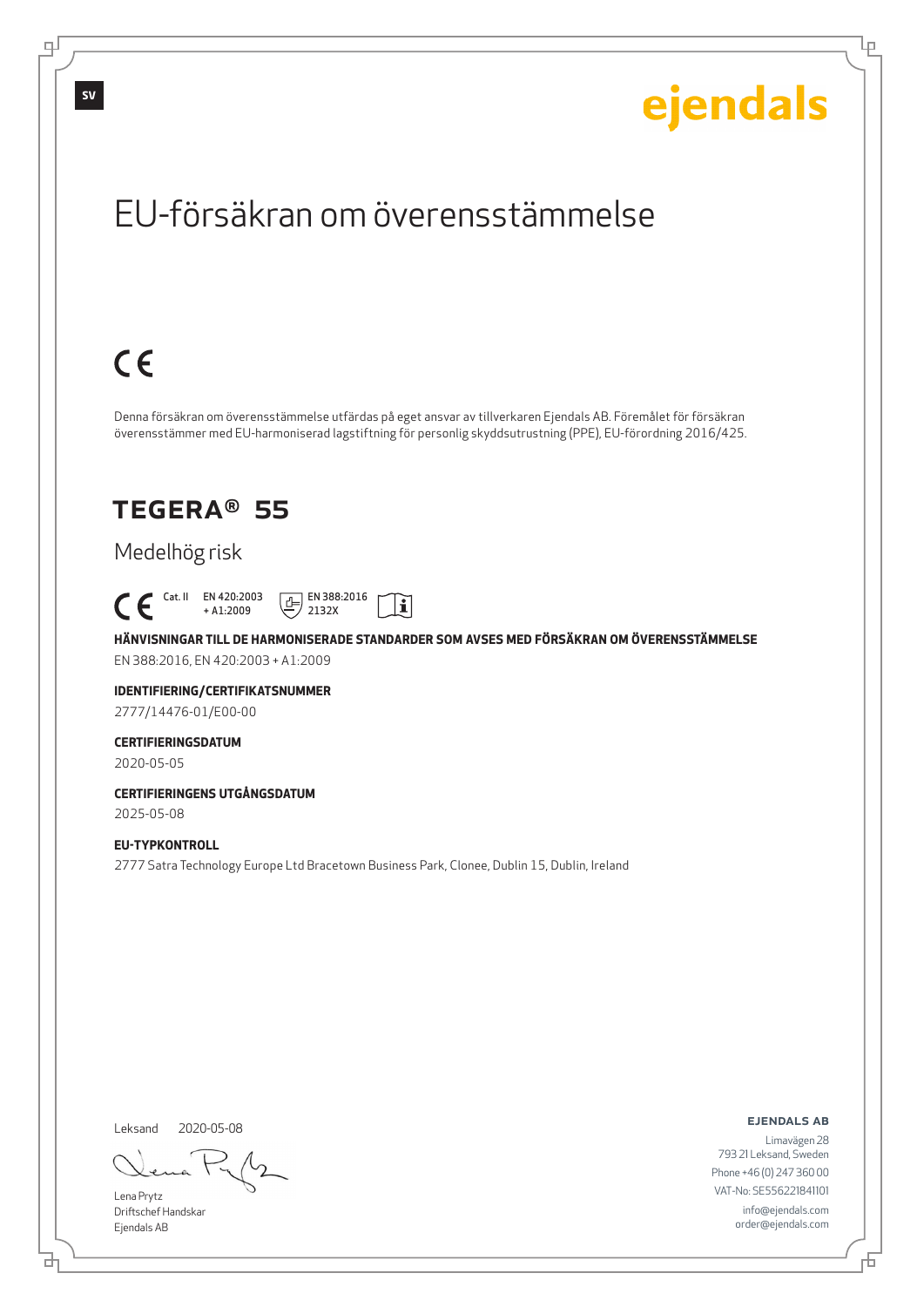Ļμ

## EF-erklæringen om overensstemmelse

## $C \in$

Denne overensstemmelseserklæring udstedes alene på Ejendal AB ansvar. De produkt, der er beskrevet er i overensstemmelse med Europa-Parlamentets og Rådets forordning (EU) 2016/425 2016 om personlige værnemidler.

## TEGERA® 55

### Mellemhøj risiko



**HENVISNINGER TIL DE HARMONISEREDE STANDARDER TIL HVILKE OVERENSSTEMMELSE ER ERKLÆRET** EN 388:2016, EN 420:2003 + A1:2009

**IDENTIFIKATION/CERTIFICERINGSNUMMER** 2777/14476-01/E00-00

**CERTIFICERINGSDATO**

2020-05-05

**UDLØB PÅ CERTIFICERING** 2025-05-08

**EU-TYPEAFPRØVNING** 2777 Satra Technology Europe Ltd Bracetown Business Park, Clonee, Dublin 15, Dublin, Ireland

Leksand 2020-05-08

브

Lena Prytz Senior Operation Manager Handsker Ejendals AB

ejendals ab

Đ

Limavägen 28 793 21 Leksand, Sweden Phone +46 (0) 247 360 00 VAT-No: SE556221841101 info@ejendals.com order@ejendals.com

**DA**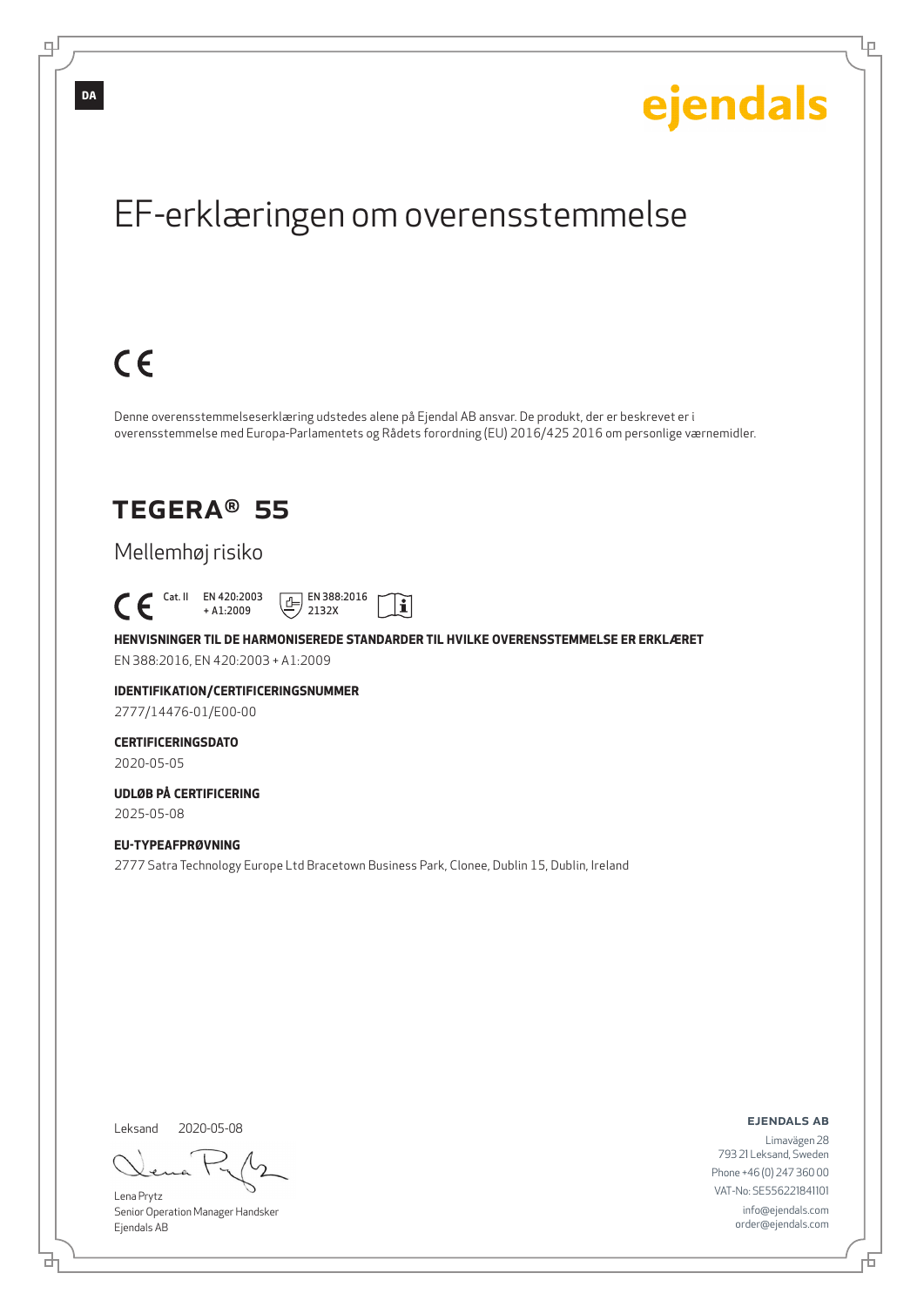Lμ

## EU-asetuksen Vaatimustenmukaisuusvakuutus

# $C \in$

Valmistaja Ejendals AB antaa tämän vaatimustenmukaisuusvakuutuksen omalla vastuullaan. Kuvattu vakuutuksen kohde täyttää Euroopan unionin yhdenmukaistamislainsäädännössä henkilösuojaimia koskevan asetuksen EU 2016/425 vaatimukset.

## TEGERA® 55

### Keskitason riski



**VIITTAUKSET YHDENMUKAISTETTUIHIN STANDARDEIHIN, JOITA VAATIMUSTENMUKAISUUSVAKUUTUS KOSKEE** EN 388:2016, EN 420:2003 + A1:2009

### **SERTIFIKAATIN NUMERO**

2777/14476-01/E00-00

### **SERTIFIOINTIPÄIVÄMÄÄRÄ**

2020-05-05

### **SERTIFIKAATIN VIIMEINEN VOIMASSAOLOPÄIVÄ**

2025-05-08

### **EU-TYYPPITARKASTUS** 2777 Satra Technology Europe Ltd Bracetown Business Park, Clonee, Dublin 15, Dublin, Ireland

Leksand 2020-05-08

Lena Prytz Senior Operation Manager Gloves Ejendals AB

ejendals ab

Đ

Limavägen 28 793 21 Leksand, Sweden Phone +46 (0) 247 360 00 VAT-No: SE556221841101 info@ejendals.com order@ejendals.com

டி

브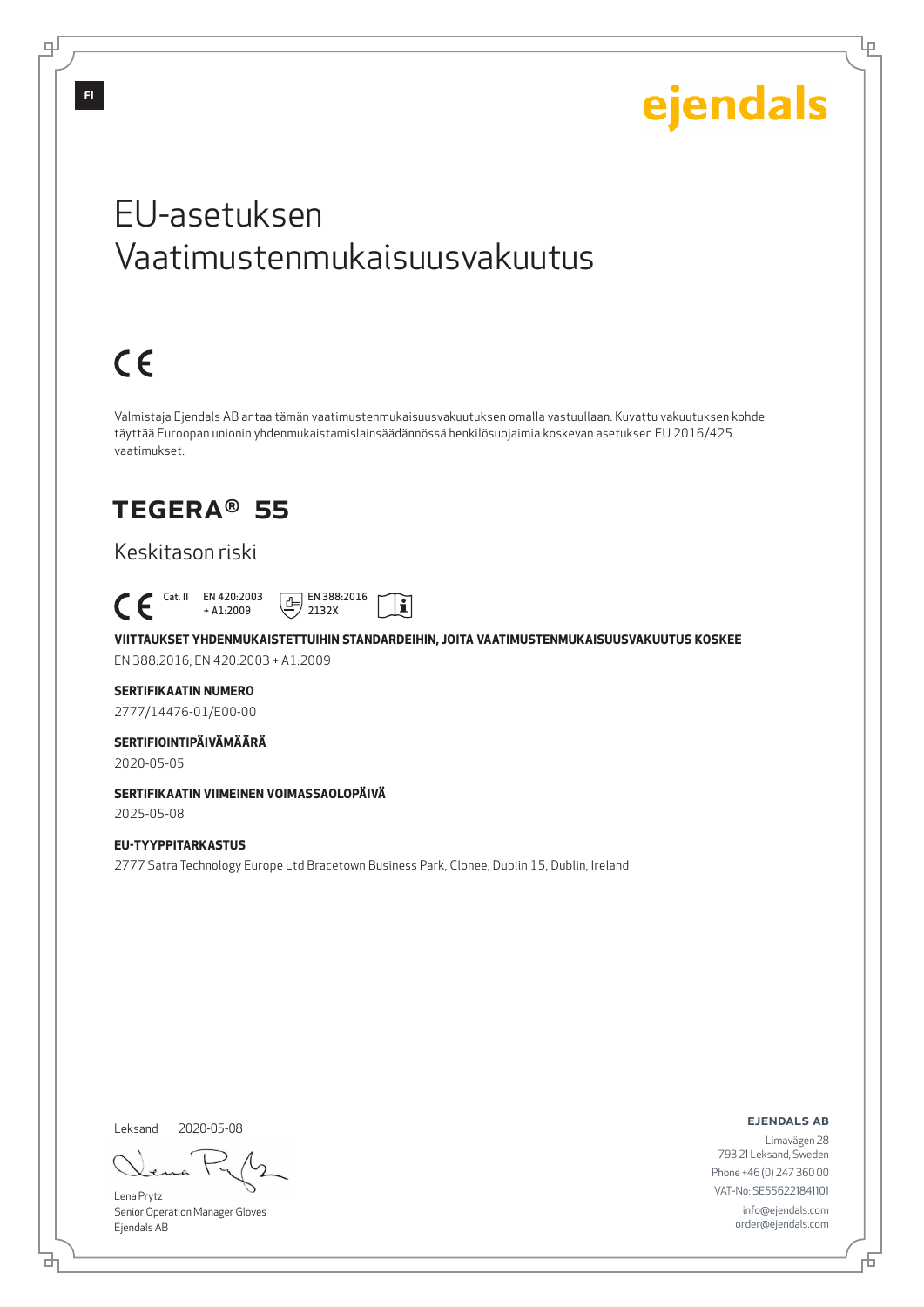Ļμ

## Déclaration de conformité de l'Union Européenne

# $C \in$

La présente déclaration de conformité est établie sous la seule responsabilité du fabricant, Ejendals AB. L'objet décrit est conforme à la Règlementation 2016/425 de l'Union Européenne sur l'harmonisation des législations de l'Union Européenne relatives aux équipements de protection individuelle (EPI).

## TEGERA® 55

### Risque moyen



**RÉFÉRENCES AUX NORMES HARMONISÉES PAR RAPPORT AUXQUELLES LA CONFORMITÉ EST DÉCLARÉE** EN 388:2016, EN 420:2003 + A1:2009

**IDENTIFICATION/NUMÉRO DE CERTIFICATION**

2777/14476-01/E00-00

### **DATE DE CERTIFICATION**

2020-05-05

**DATE D'EXPIRATION DU CERTIFICAT** 2025-05-08

#### **EXAMEN UE DE TYPE**

2777 Satra Technology Europe Ltd Bracetown Business Park, Clonee, Dublin 15, Dublin, Ireland

Leksand 2020-05-08

Lena Prytz Directeur Exécutif, Gants Ejendals AB

<u>다</u>

ejendals ab

Limavägen 28 793 21 Leksand, Sweden Phone +46 (0) 247 360 00 VAT-No: SE556221841101 info@ejendals.com order@ejendals.com

டி

**FR**

Đ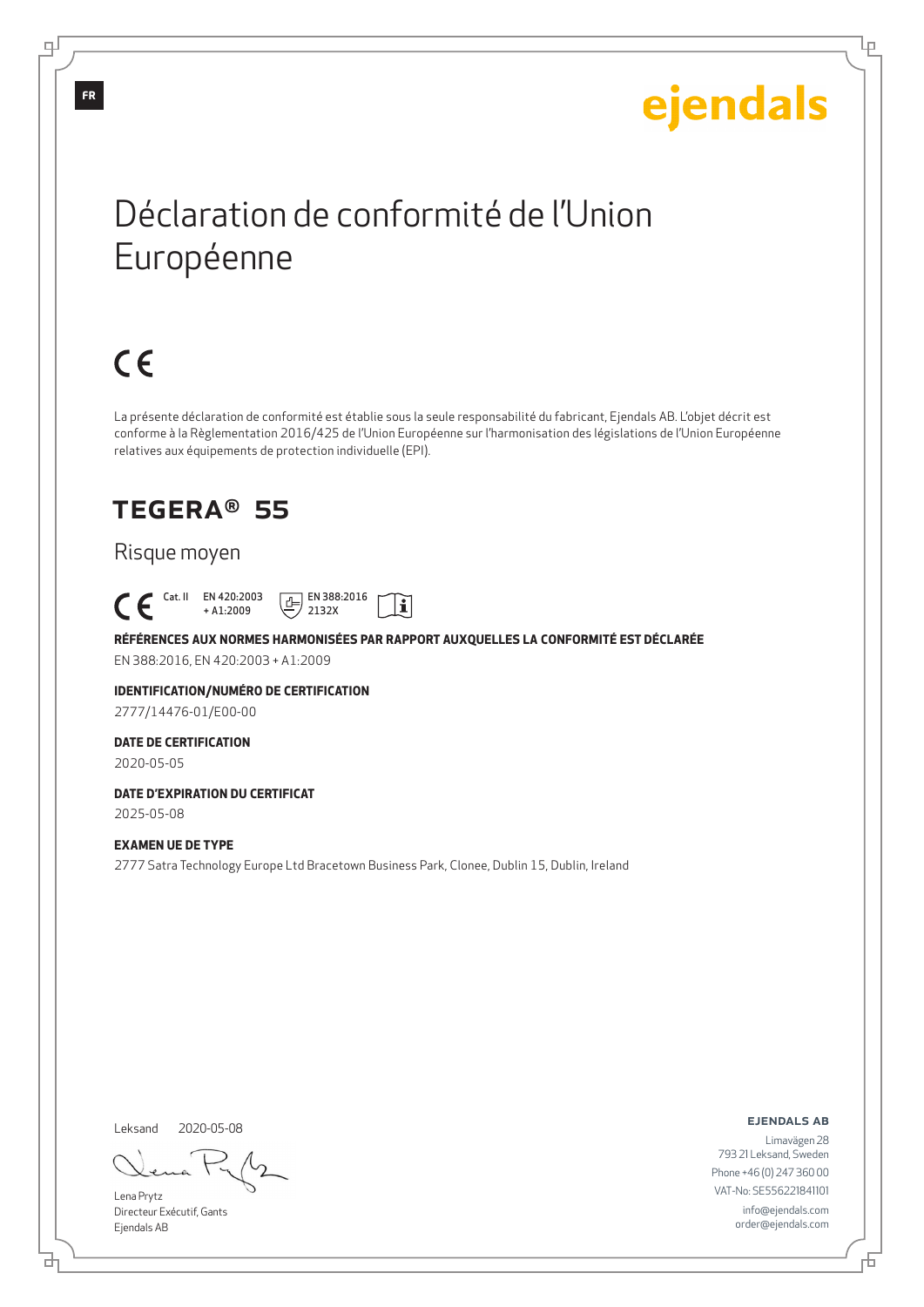Ļμ

## EU-Konformitätserklärung

# $C \in$

Diese Konformitätserklärung wurde unter der alleinigen Verantwortung des Herstellers Ejendals AB ausgestellt. Das beschriebene Objekt stimmt mit den Harmonisierungsrechtsvorschriften zu persönlicher Schutzausrüstung (PSA) Verordnung EU 2016/425 überein.

## TEGERA® 55

### Mittleres Risiko



### **VERWEIST AUF HARMONISIERTE NORMEN, FÜR DIE KONFORMITÄT ERKLÄRT WIRD**

EN 388:2016, EN 420:2003 + A1:2009

### **KENNZEICHNUNG/ZERTIFIZIERUNGSNUMMER**

2777/14476-01/E00-00

#### **DATUM DER ZERTIFIZIERUNG**

2020-05-05

## **ABLAUFDATUM DES ZERTIFIKATES**

2025-05-08

### **EG-BAUMUSTERPRÜFUNG**

2777 Satra Technology Europe Ltd Bracetown Business Park, Clonee, Dublin 15, Dublin, Ireland

Leksand 2020-05-08

<u>다</u>

Lena Prytz Senior Operation Manager Gloves Ejendals AB

#### ejendals ab

Đ

Limavägen 28 793 21 Leksand, Sweden Phone +46 (0) 247 360 00 VAT-No: SE556221841101 info@ejendals.com order@ejendals.com

**DE**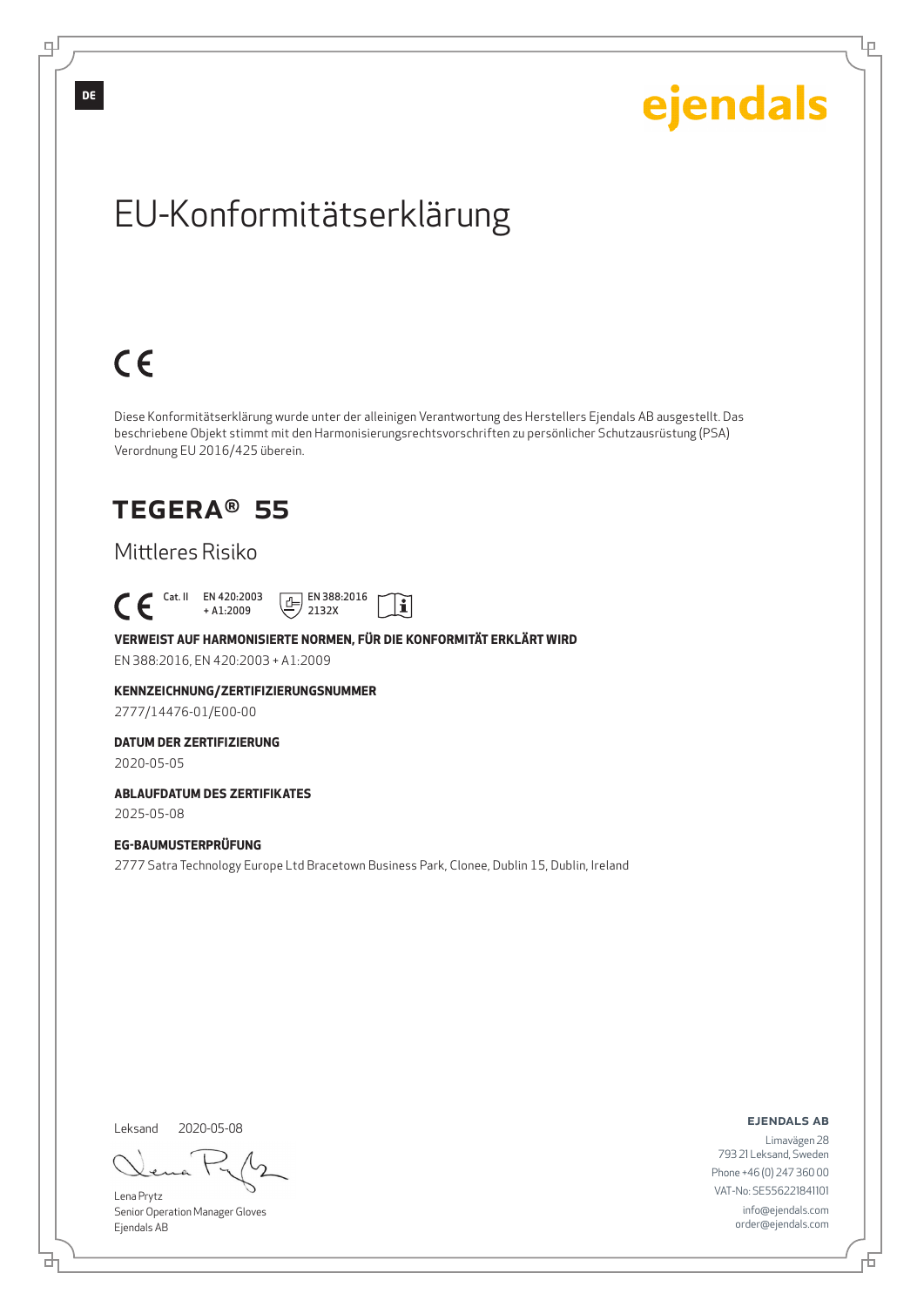டி

ejendals

Ļμ

## EU-samsvarserklæring

# $C \in$

Denne samsvarserklæringen er gitt ut ene og alene under ansvaret til produsenten Ejendals AB. Objektet som er beskrevet, er i samsvar med EUs harmoniseringsregelverk EU-forskrift for personlig verneutstyr (PVU) EU 2016/425.

## TEGERA® 55

### Middels risiko



**REFERANSER TIL HARMONISERTE STANDARDER MED ERKLÆRT OVERENSSTEMMELSE** EN 388:2016, EN 420:2003 + A1:2009

**IDENTIFISERING/SERTIFISERINGSNUMMER**

2777/14476-01/E00-00

### **SERTIFISERINGSDATO**

2020-05-05

**UTLØPSDATO SERTIFISERING** 2025-05-08

#### **UNDERSØKELSE EU-TYPE**

2777 Satra Technology Europe Ltd Bracetown Business Park, Clonee, Dublin 15, Dublin, Ireland

Leksand 2020-05-08

<u>다</u>

Lena Prytz Hansker for senior driftsledere Ejendals AB

ejendals ab

Limavägen 28 793 21 Leksand, Sweden Phone +46 (0) 247 360 00 VAT-No: SE556221841101 info@ejendals.com order@ejendals.com

舌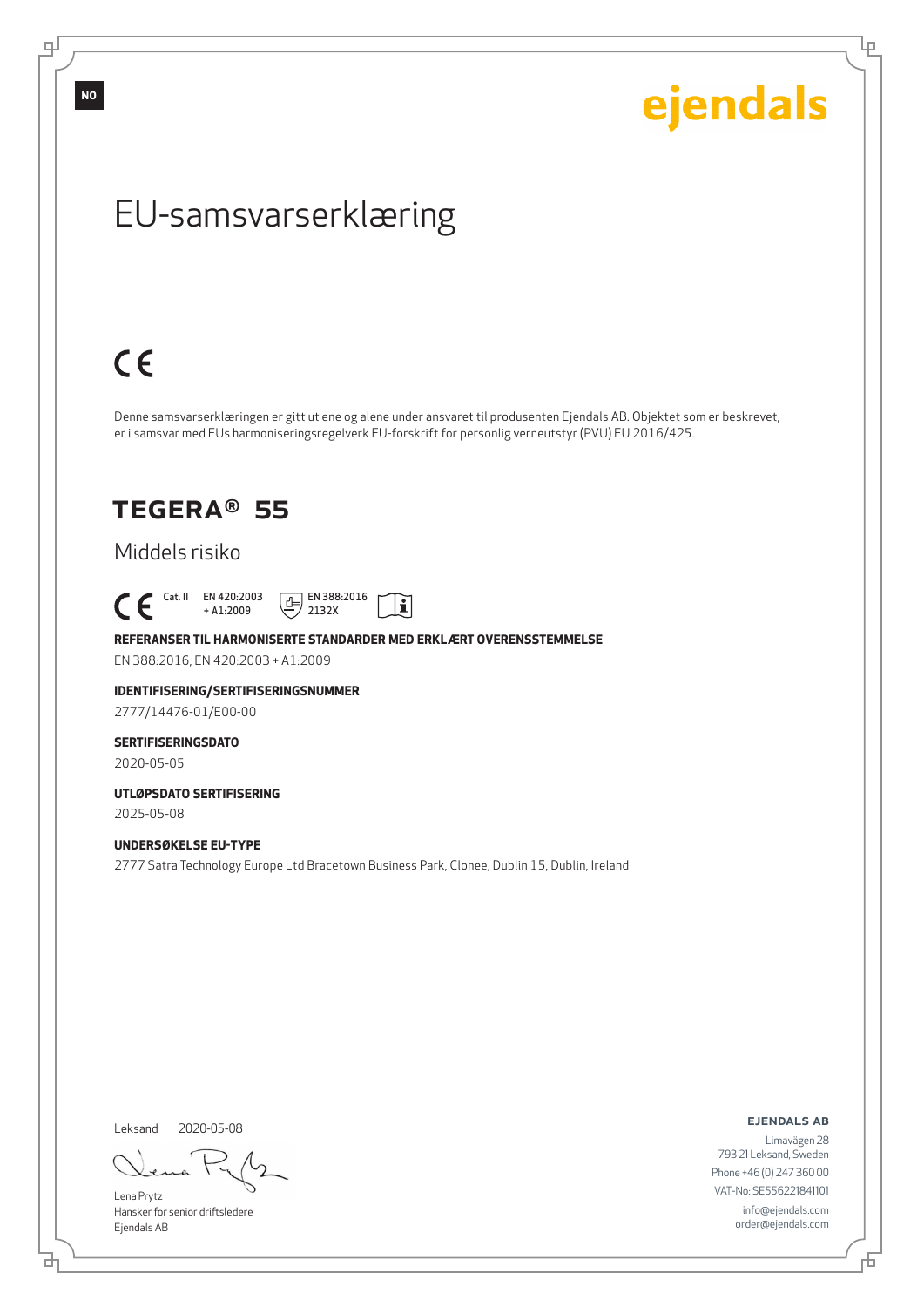Ļμ

## ЕС Декларация соответствия

# $C \in$

Эта декларация соответствия выпущена под ответственностью производителя Ejendals AB. Объект соответствует законодательным требованиям ЕС, указанным в Регламенте о средствах индивидуальной защиты (СИЗ) 2016/425.

## TEGERA® 55

### Средний риск



**ССЫЛКИ НА ГАРМОНИЗИРОВАННЫЕ СТАНДАРТЫ, СООТВЕТСТВИЕ КОТОРЫМ ЗАЯВЛЕНО** EN 388:2016, EN 420:2003 + A1:2009

**ИДЕНТИФИКАЦИОННЫЙ НОМЕР / НОМЕР СЕРТИФИКАТА**

2777/14476-01/E00-00

#### **ДАТА ВЫДАЧИ СЕРТИФИКАТА**

2020-05-05

#### **ДАТА ОКОНЧАНИЯ СРОКА ДЕЙСТВИЯ СЕРТИФИКАТА** 2025-05-08

**ТЕСТИРОВАНИЕ ПО СТАНДАРТУ ЕС**

2777 Satra Technology Europe Ltd Bracetown Business Park, Clonee, Dublin 15, Dublin, Ireland

Leksand 2020-05-08

브

Lena Prytz Старший менеджер по производству перчаток Ejendals AB

ejendals ab

Đ

Limavägen 28 793 21 Leksand, Sweden Phone +46 (0) 247 360 00 VAT-No: SE556221841101 info@ejendals.com order@ejendals.com

**RU**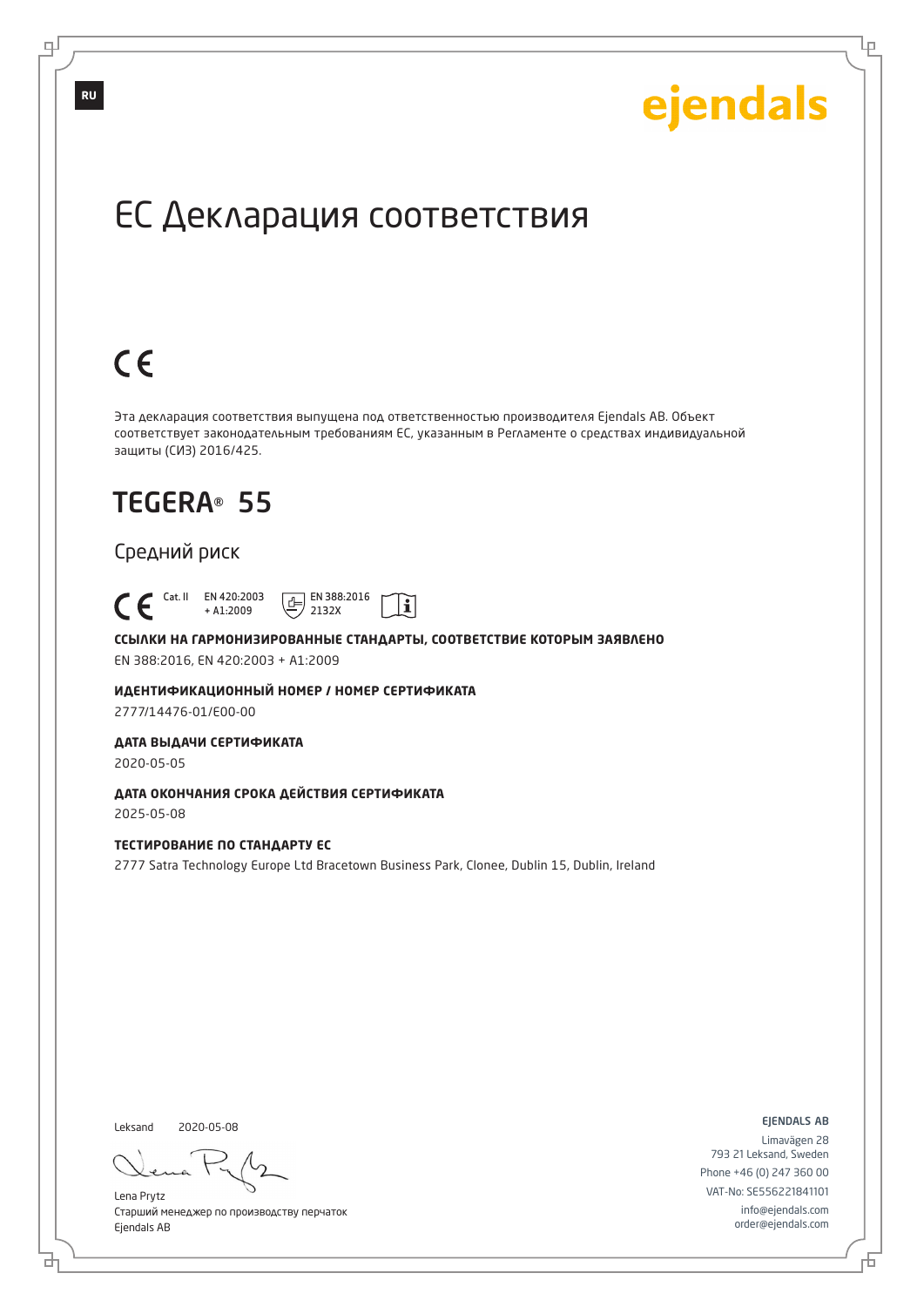Ļμ

# EU-verklaring van conformiteit

# $C \in$

Deze conformiteitsverklaring wordt verstrekt onder volledige verantwoordelijkheid van de fabrikant Ejendals AB. Het beschreven doel is in overeenstemming met de harmonisatiewetgeving van de Unie Persoonlijke beschermingsmiddelen (PBM) Verordening 2016/425.

## TEGERA® 55

### Gemiddeld risico



**VERWIJZINGEN NAAR GEHARMONISEERDE NORMEN WAAROP DE CONFORMITEITSVERKLARING BETREKKING HEEFT** EN 388:2016, EN 420:2003 + A1:2009

**IDENTIFICATIE/NUMMER CERTIFICERING** 2777/14476-01/E00-00

#### **CERTIFICERINGSDATUM**

2020-05-05

**VERVALDATUM CERTIFICERING** 2025-05-08

#### **EU-TYPEONDERZOEK**

2777 Satra Technology Europe Ltd Bracetown Business Park, Clonee, Dublin 15, Dublin, Ireland

Leksand 2020-05-08

<u>다</u>

Lena Prytz Senior Operation Manager Gloves Ejendals AB

ejendals ab

Limavägen 28 793 21 Leksand, Sweden Phone +46 (0) 247 360 00 VAT-No: SE556221841101 info@ejendals.com order@ejendals.com

டி

**NL**

Đ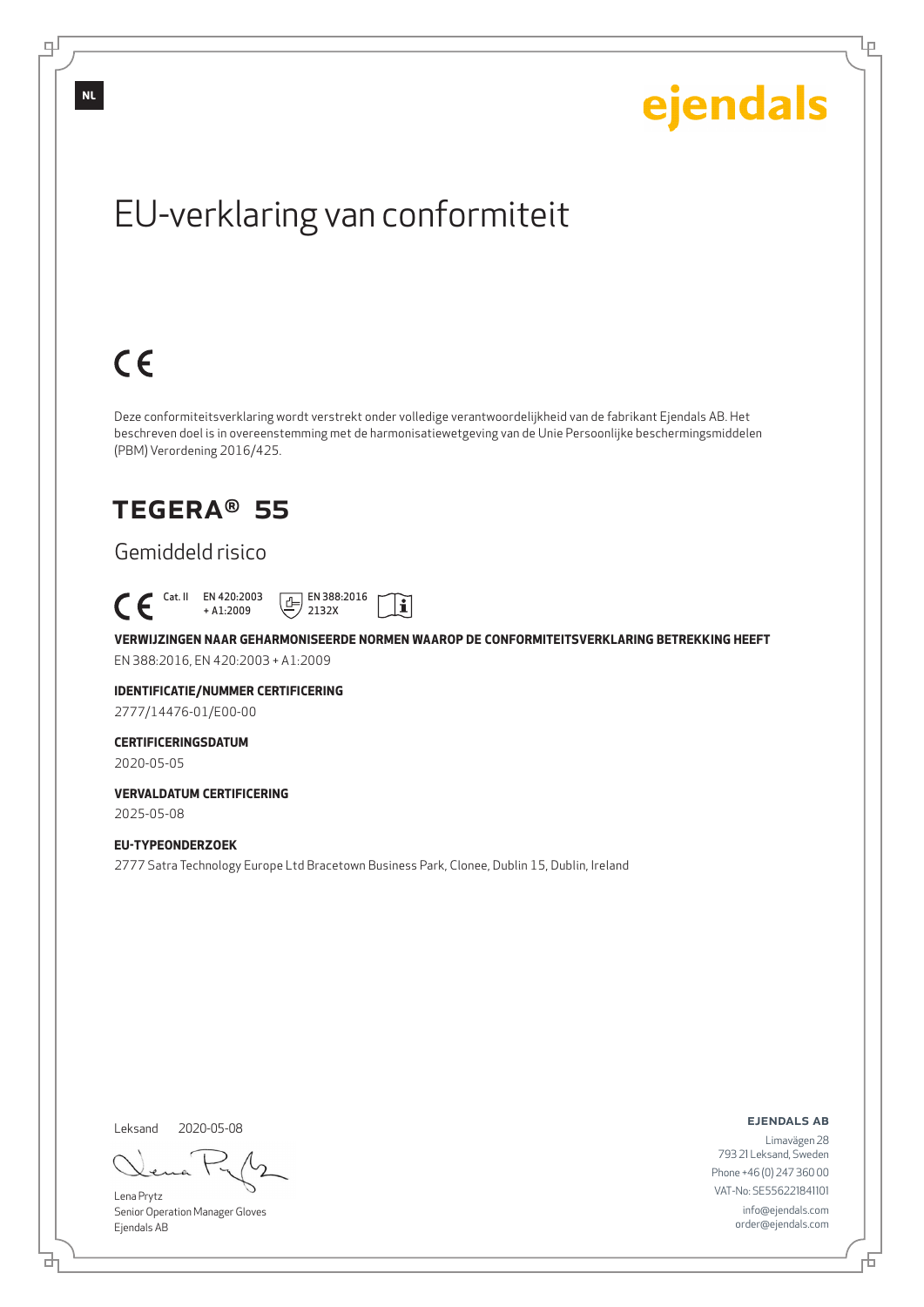Lρ

## Dichiarazione UE di conformità

# $C \in$

La presente dichiarazione di conformità è rilasciata sotto l'esclusiva responsabilità del fabbricante Ejendals AB. L'oggetto descritto è conforme alla normativa di armonizzazione dell'Unione in materia di Dispositivi di Protezione Individuale (DPI) Regolamento UE 2016/425.

## TEGERA® 55

### Rischio medio



#### **RIFERIMENTI ALLE NORME ARMONIZZATE ALLE QUALI SI DICHIARA LA CONFORMITÀ**

EN 388:2016, EN 420:2003 + A1:2009

### **IDENTIFICAZIONE/NUMERO DI CERTIFICAZIONE**

2777/14476-01/E00-00

#### **DATA DI CERTIFICAZIONE**

2020-05-05

### **DATA DI SCADENZA DELLA CERTIFICAZIONE**

2025-05-08

#### **ESAME TIPO UE**

2777 Satra Technology Europe Ltd Bracetown Business Park, Clonee, Dublin 15, Dublin, Ireland

Leksand 2020-05-08

<u>다</u>

Lena Prytz

Senior Operation Manager Guanti Ejendals AB

ejendals ab

Đ

Limavägen 28 793 21 Leksand, Sweden Phone +46 (0) 247 360 00 VAT-No: SE556221841101 info@ejendals.com order@ejendals.com

டி

**IT**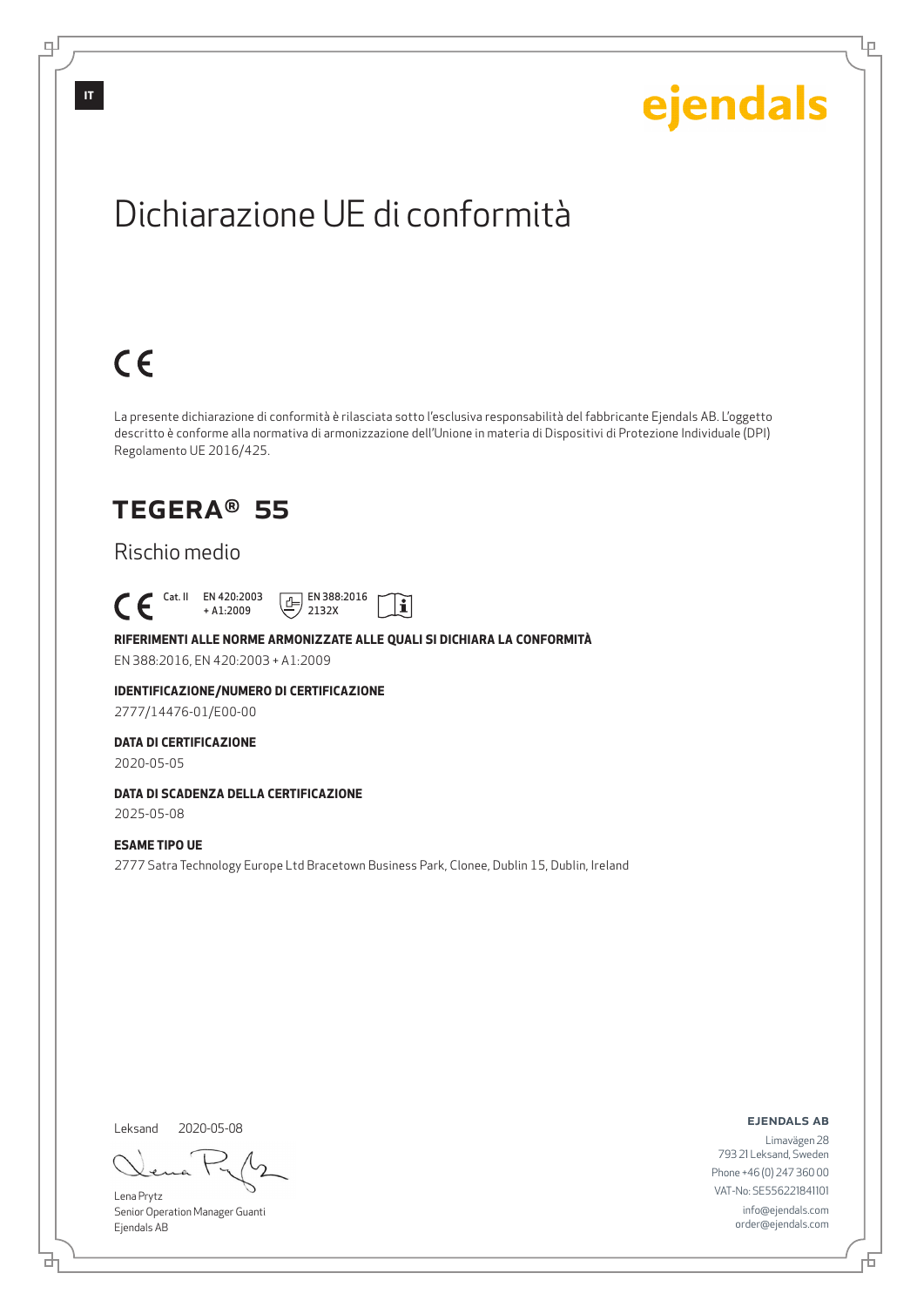Lρ

## Deklaracja zgodności UE

# $C \in$

Niniejsza deklaracja zgodności została wydana na wyłączną odpowiedzialność producenta, firmy Ejendals AB. Przedmiot opisany w niniejszej deklaracji jest zgodny z wymaganiami unijnego prawodawstwa harmonizacyjnego, zawartymi w rozporządzeniu EU 2016/425 w sprawie środków ochrony indywidualnej.

## TEGERA® 55

### Średnie ryzyko



**ODWOŁANIA DO NORM ZHARMONIZOWANYCH, W ODNIESIENIU DO KTÓRYCH DEKLAROWANA JEST ZGODNOŚĆ** EN 388:2016, EN 420:2003 + A1:2009

#### **IDENTYFIKACJA/NUMER CERTYFIKATU**

2777/14476-01/E00-00

#### **DATA WYSTAWIENIA CERTYFIKATU**

2020-05-05

### **DATA WAŻNOŚCI CERTYFIKATU**

2025-05-08

### **BADANIE TYPU UE**

2777 Satra Technology Europe Ltd Bracetown Business Park, Clonee, Dublin 15, Dublin, Ireland

Leksand 2020-05-08

<u>다</u>

Lena Prytz Starszy kierownik operacyjny ds. rękawic Ejendals AB

ejendals ab

Đ

Limavägen 28 793 21 Leksand, Sweden Phone +46 (0) 247 360 00 VAT-No: SE556221841101 info@ejendals.com order@ejendals.com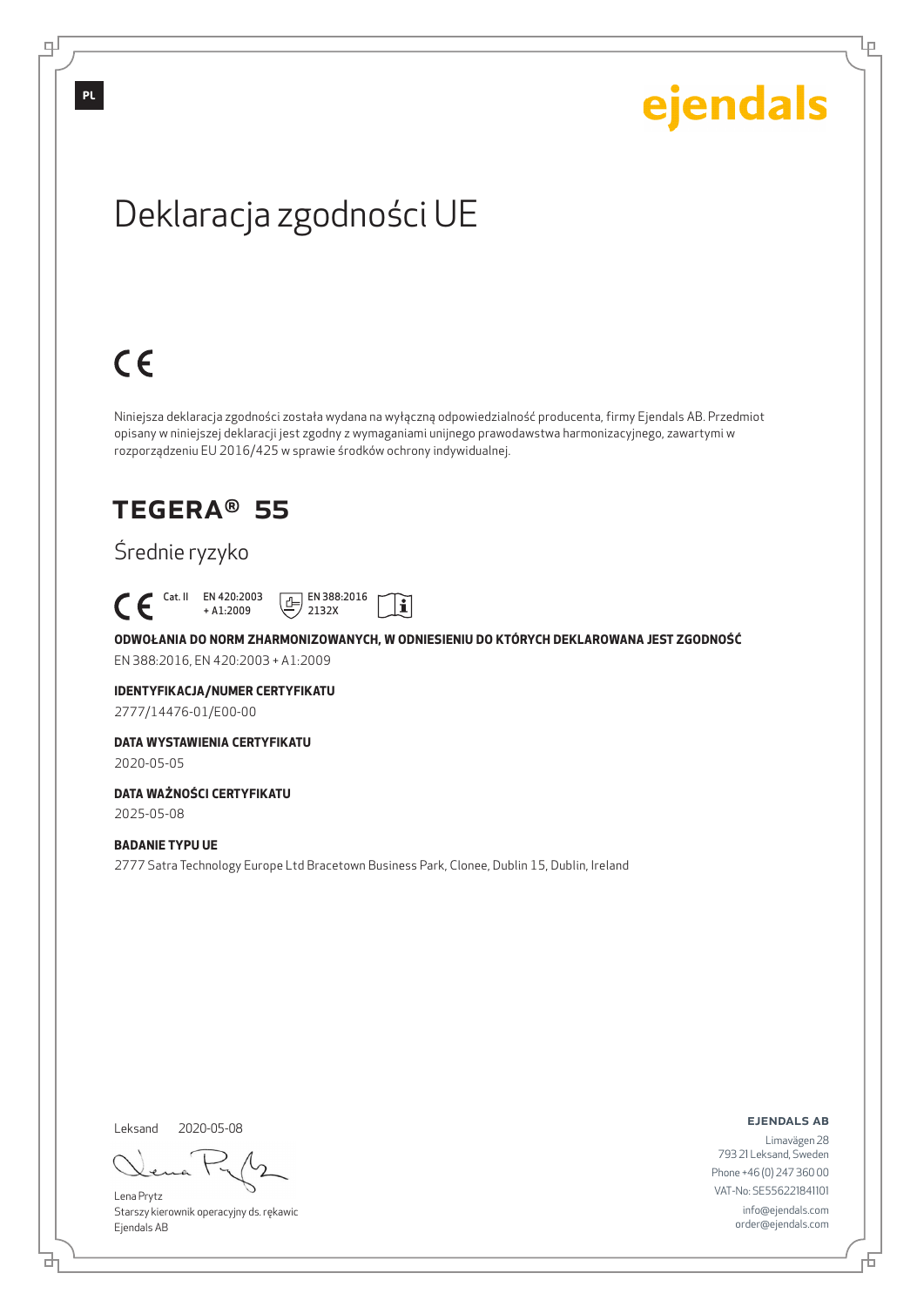Lρ

## Declaración UE de conformidad

# $C \in$

Esta declaración de conformidad se publica bajo la responsabilidad exclusiva del fabricante Ejendals AB. El objeto descrito está en conformidad con la legislación de armonización europea sobre equipos de protección personal (PPE) Reglamento UE 2016/425.

## TEGERA® 55

### Riesgo medio



**REFERENCIAS A LAS NORMAS ARMONIZADAS A LAS CUALES SE DECLARA LA CONFORMIDAD** EN 388:2016, EN 420:2003 + A1:2009

**IDENTIFICACIÓN/NÚMERO DE CERTIFICACIÓN**

2777/14476-01/E00-00

#### **FECHA DE CERTIFICACIÓN**

2020-05-05

## **FECHA DE CADUCIDAD DE LA CERTIFICACIÓN**

2025-05-08

### **ANÁLISIS DE TIPO UE**

2777 Satra Technology Europe Ltd Bracetown Business Park, Clonee, Dublin 15, Dublin, Ireland

Leksand 2020-05-08

<u>다</u>

Lena Prytz Responsable Sénior de Operaciones de Guantes Ejendals AB

ejendals ab

Đ

Limavägen 28 793 21 Leksand, Sweden Phone +46 (0) 247 360 00 VAT-No: SE556221841101 info@ejendals.com order@ejendals.com

டி

**ES**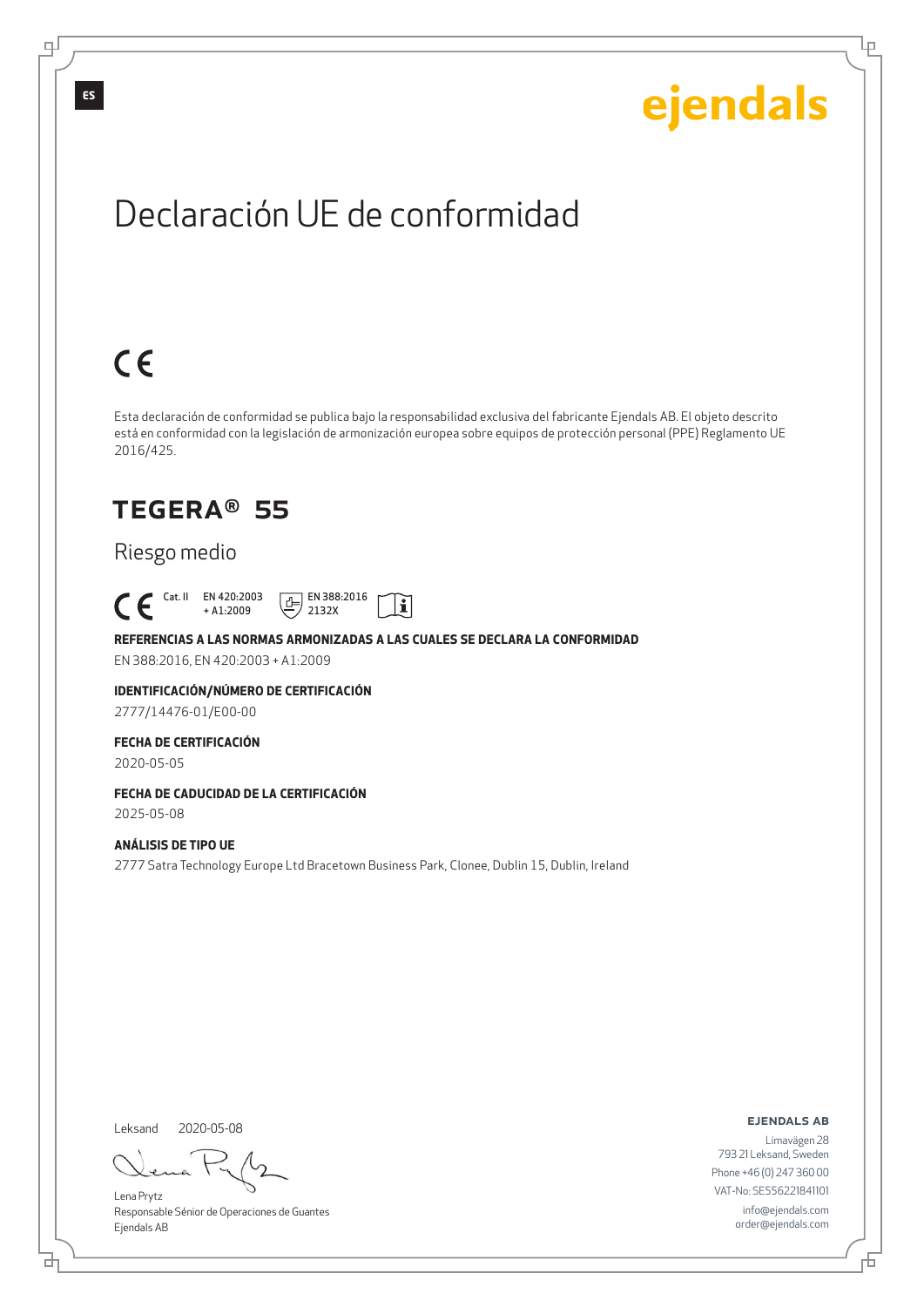டி

# ejendals

Ļμ

## Prohlášení EU o shodě výrobku

# $C \in$

Toto prohlášení o shodě se vydává na výhradní odpovědnost výrobce, kterým je Ejendals AB. Popsaný předmět je ve shodě s harmonizačními právními předpisy Unie: nařízením EU 2016/425 o osobních ochranných prostředcích (OOP).

## TEGERA® 55

### Střední riziko



**ODKAZY NA HARMONIZOVANÉ NORMY, NA JEJICHŽ ZÁKLADĚ SE SHODA PROHLAŠUJE** EN 388:2016, EN 420:2003 + A1:2009

 $|\v{1}|$ 

### **OZNAČENÍ/ČÍSLO CERTIFIKACE**

2777/14476-01/E00-00

#### **DATUM CERTIFIKACE**

2020-05-05

## **DATUM KONCE PLATNOSTI CERTIFIKACE**

2025-05-08

### **TYPOVÁ ZKOUŠKA EU**

2777 Satra Technology Europe Ltd Bracetown Business Park, Clonee, Dublin 15, Dublin, Ireland

Leksand 2020-05-08

đ

Lena Prytz Provozní ředitel pro rukavice Ejendals AB

ejendals ab

Đ

Limavägen 28 793 21 Leksand, Sweden Phone +46 (0) 247 360 00 VAT-No: SE556221841101 info@ejendals.com order@ejendals.com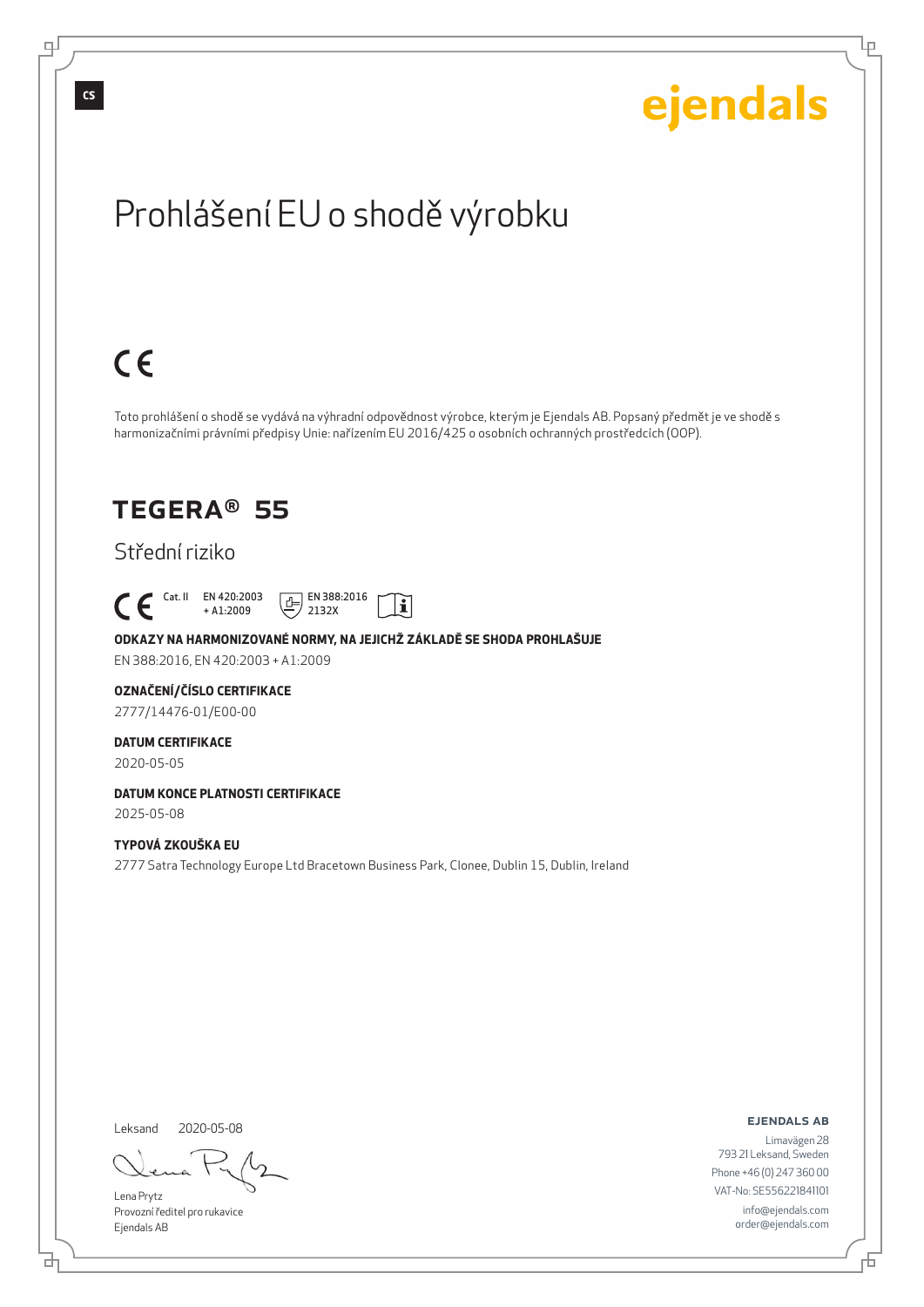Ļμ

# EU-megfelelőségi nyilatkozat

# $C \in$

Ezt a megfelelőségi nyilatkozatot a gyártó, az Ejendals AB kizárólagos felelősségvállalása mellett bocsátják ki. A leírt tárgy megfelel az egyéni védőeszközökre vonatkozó tagállami jogszabályok harmonizásáról szóló (EU) 2016/425-ös rendelet rendelkezéseinek.

## TEGERA® 55

### Közepes kockázat



**HIVATKOZVA A HARMONIZÁLT SZABVÁNYOKRA, AMELYEKRE A MEGFELELŐSÉGI NYILATKOZAT VONATKOZIK** EN 388:2016, EN 420:2003 + A1:2009

**TANÚSÍTÁS AZONOSÍTÓ-/SORSZÁMA** 2777/14476-01/E00-00

### **TANÚSÍTÁS DÁTUMA**

2020-05-05

**TANÚSÍTÁS LEJÁRATA** 2025-05-08

### **EU-TÍPUSÚ VIZSGÁLAT** 2777 Satra Technology Europe Ltd Bracetown Business Park, Clonee, Dublin 15, Dublin, Ireland

Leksand 2020-05-08

브

Lena Prytz Kesztyűkért felelős vezető operatív menedzser Ejendals AB

ejendals ab

Б

Limavägen 28 793 21 Leksand, Sweden Phone +46 (0) 247 360 00 VAT-No: SE556221841101 info@ejendals.com order@ejendals.com

டி

**HU**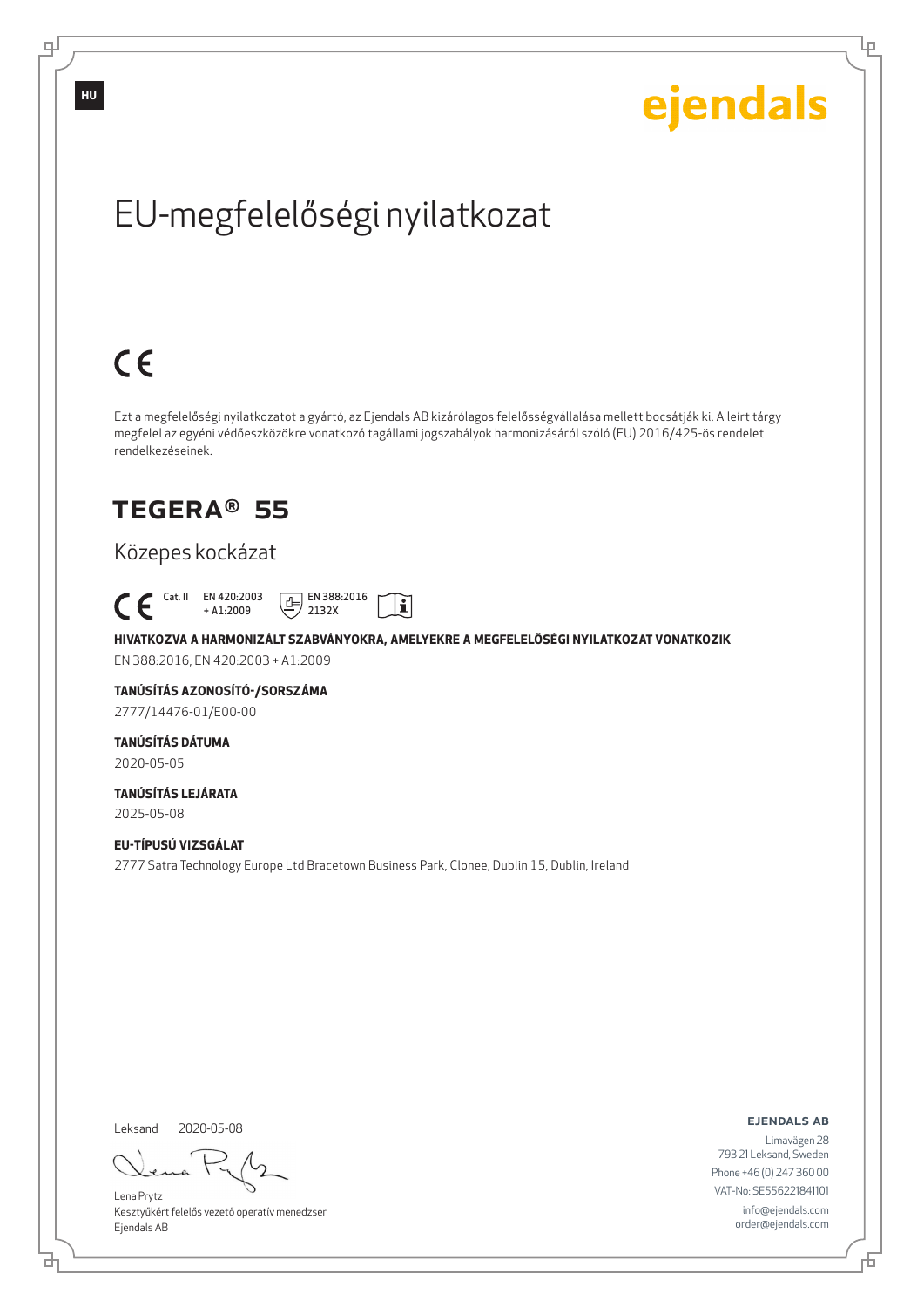Lρ

## EL vastavusdeklaratsiooni kohta

# $C \in$

See vastavusdeklaratsioon on välja antud tootja Ejendals AB ainuvastutusel. Kirjeldatud toode vastab liidu ühtlustamisõigusaktide isikukaitsevahendite (PPE) määrusele EU 2016/425.

## TEGERA® 55

### Keskmine riskitase



**VIITED ÜHTLUSTATUD STANDARDITELE, MILLE SUHTES KOHALDATAKSE VASTAVUSDEKLARATSIOONI** EN 388:2016, EN 420:2003 + A1:2009

### **SERTIFIKAADI ID/NUMBER**

2777/14476-01/E00-00

### **SERTIFITSEERIMISKUUPÄEV**

2020-05-05

#### **SERTIFIKAADI AEGUMISKUUPÄEV** 2025-05-08

#### **ELI TÜÜBIHINDAMINE**

2777 Satra Technology Europe Ltd Bracetown Business Park, Clonee, Dublin 15, Dublin, Ireland

Leksand 2020-05-08

<u>다</u>

Lena Prytz Kinnaste tootmisvaldkonna peategevjuht Ejendals AB

ejendals ab

Đ

Limavägen 28 793 21 Leksand, Sweden Phone +46 (0) 247 360 00 VAT-No: SE556221841101 info@ejendals.com order@ejendals.com

டி

**ET**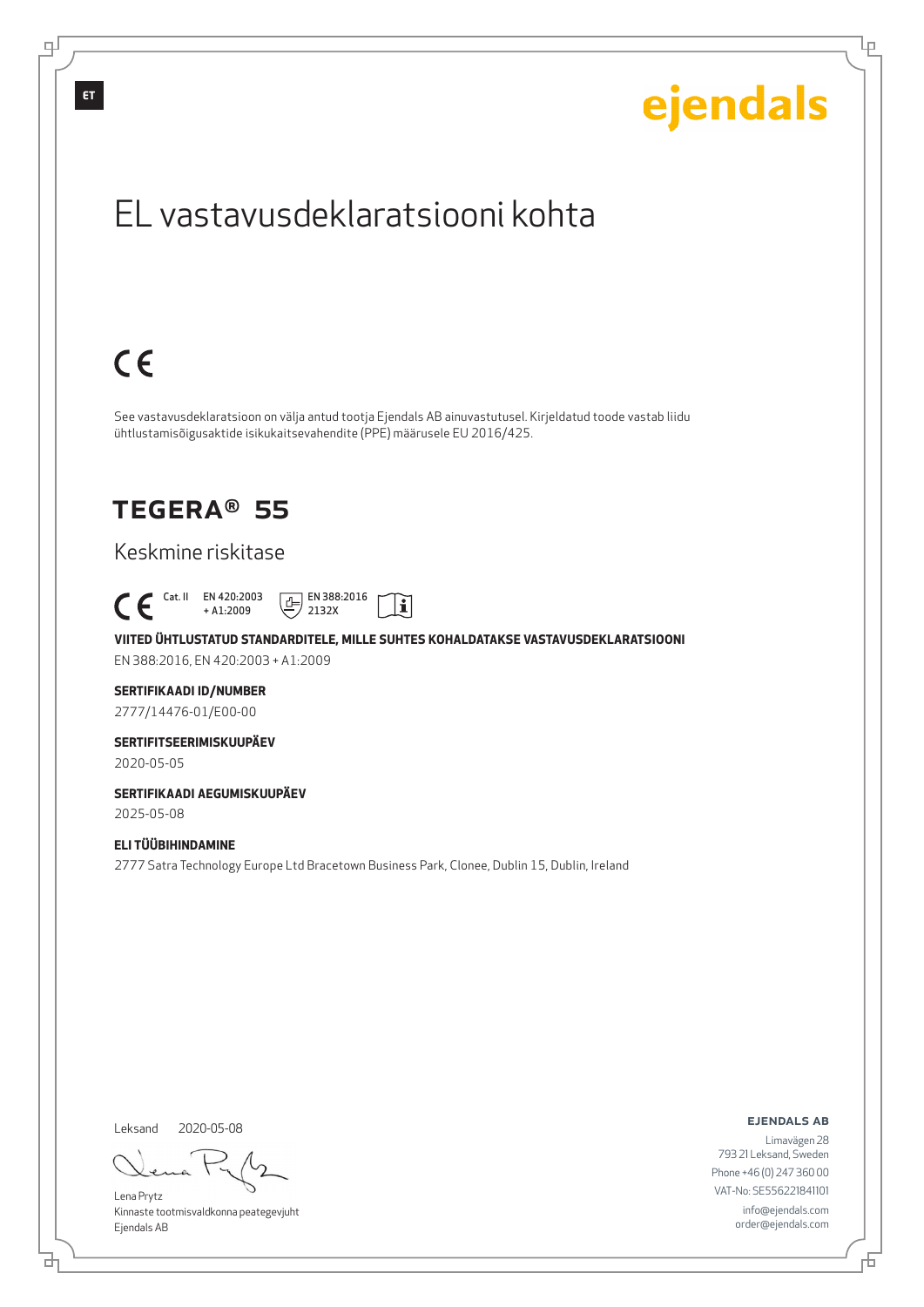Ļμ

## Declaração UE de conformidade

# $C \in$

Esta declaração de conformidade é emitida sob a exclusiva responsabilidade do fabricante, a Ejendals AB. O objeto descrito encontra-se em conformidade com a legislação de harmonização da União, o Regulamento da UE 2016/425 relativo a Equipamento de Proteção Individual (EPI).

## TEGERA® 55

### Médio risco

 Cat. II EN 420:2003 + A1:2009  $\boxed{E}$  EN 388:2016 2132X

### **REFERÊNCIAS A NORMAS HARMONIZADAS COM AS QUAIS SE DECLARA CONFORMIDADE**

 $|\v{1}|$ 

EN 388:2016, EN 420:2003 + A1:2009

### **IDENTIFICAÇÃO/NÚMERO DA CERTIFICAÇÃO**

2777/14476-01/E00-00

#### **DATA DA CERTIFICAÇÃO**

2020-05-05

#### **DATA DE EXPIRAÇÃO DA CERTIFICAÇÃO** 2025-05-08

### **EXAME UE DE TIPO**

2777 Satra Technology Europe Ltd Bracetown Business Park, Clonee, Dublin 15, Dublin, Ireland

Leksand 2020-05-08

브

Lena Prytz Luvas para Gestor Sénior de Operações Ejendals AB

ejendals ab

Б

Limavägen 28 793 21 Leksand, Sweden Phone +46 (0) 247 360 00 VAT-No: SE556221841101 info@ejendals.com order@ejendals.com

டி

**PT**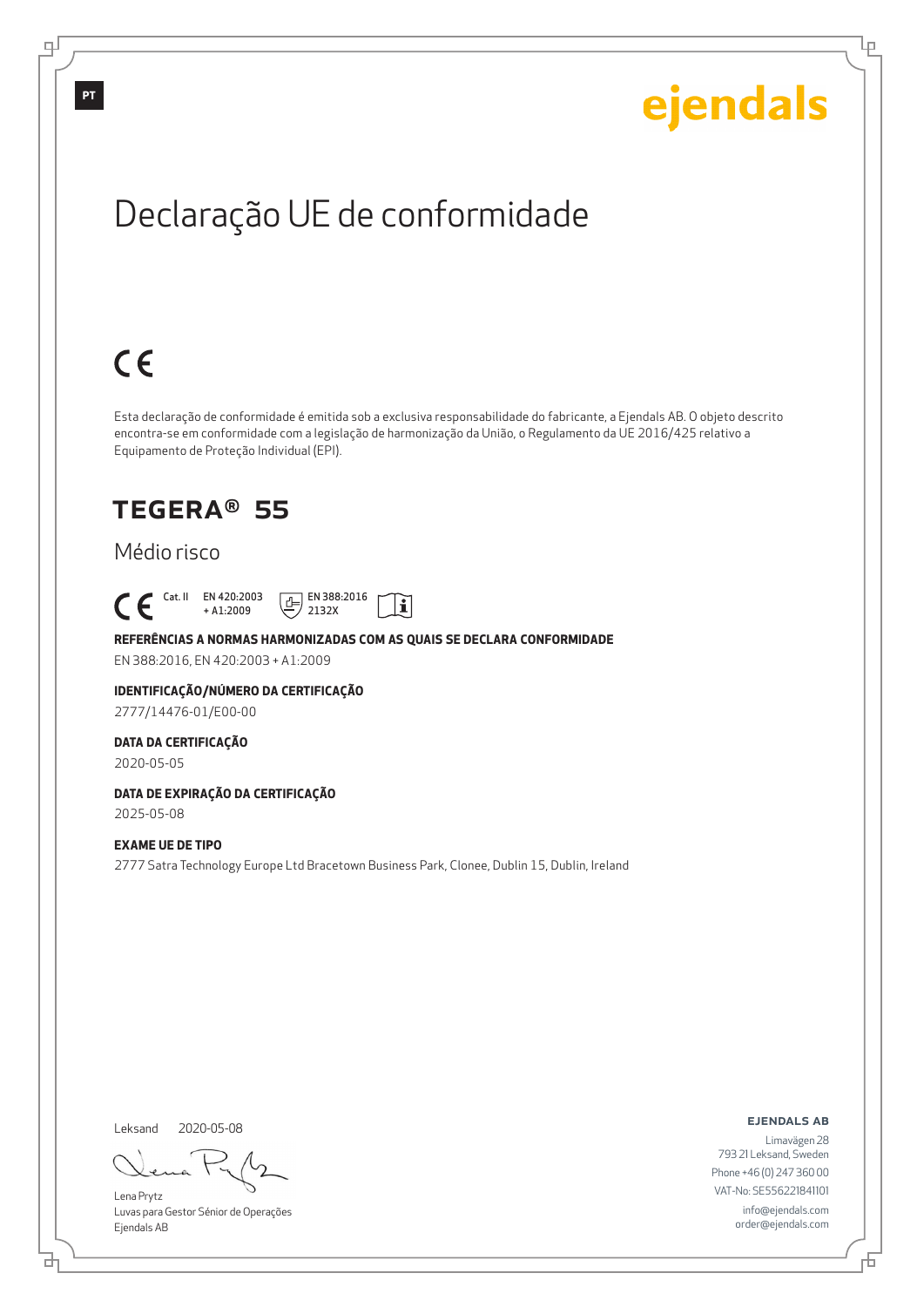Ļμ

# Declaraţie UE privind conformitatea

# $C \in$

Această declaraţie de conformitate este emisă în condiţiile responsabilităţii exclusive a producătorului Ejendals AB. Obiectul descris este în conformitate cu Regulamentul PPE UE 2016/425, referitor la echipamentele de protecţie personală (Personal Protective Equipment – PPE), din cadrul legislaţiei de armonizare a Uniunii.

## TEGERA® 55

### Risc mediu

 Cat. II EN 420:2003 + A1:2009  $\boxed{E}$  EN 388:2016 2132X

### **TRIMITERI LA STANDARDELE ARMONIZATE CU CARE ESTE DECLARATĂ CONFORMITATEA**

 $|\tilde{\mathbf{i}}|$ 

EN 388:2016, EN 420:2003 + A1:2009

### **IDENTIFICARE/NUMĂR DE CERTIFICARE**

2777/14476-01/E00-00

### **DATA CERTIFICĂRII**

2020-05-05

#### **DATA DE EXPIRARE A CERTIFICĂRII** 2025-05-08

**EXAMINARE TIP UE**

2777 Satra Technology Europe Ltd Bracetown Business Park, Clonee, Dublin 15, Dublin, Ireland

Leksand 2020-05-08

브

Lena Prytz Manager senior operaţii Mănuşi Ejendals AB

ejendals ab

Đ

Limavägen 28 793 21 Leksand, Sweden Phone +46 (0) 247 360 00 VAT-No: SE556221841101 info@ejendals.com order@ejendals.com

**RO**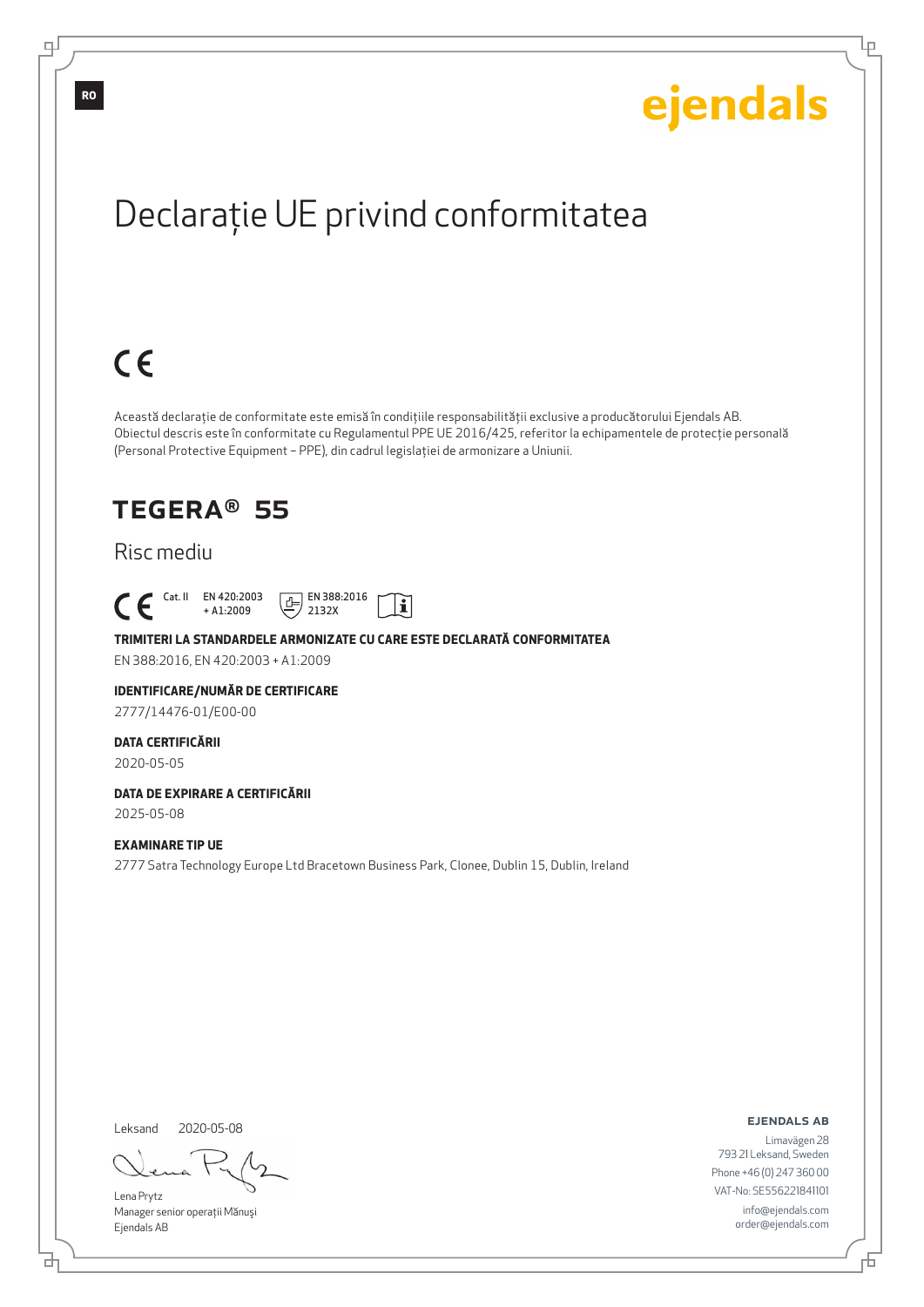Ļμ

## AB Uygunluk beyanı

## $C \in$

Bu uygunluk beyanı, üretici Ejendals AB'nin yegane sorumluluğu altında yayımlanır. Açıklanan ürün, Birlik uyum yasası Kişisel Koruyucu Donanım (KKD) Direktifi EU 2016/425 sayılı AB Yönetmeliği ile uyumludur.

 $\bf \widetilde{E}$ 

## TEGERA® 55

Orta risk

 $\begin{bmatrix} \mathsf{Cat} & \mathsf{II} & \mathsf{EN} & 420:2003 \\ + & \mathsf{A} & 1:2009 \end{bmatrix}$ + A1:2009  $\boxed{E}$  EN 388:2016 2132X

**UYGUNLUĞUN BEYAN EDILDIĞI UYUMLU STANDARTLAR IÇIN REFERANSLAR**

EN 388:2016, EN 420:2003 + A1:2009

#### **KIMLIK/SERTIFIKA NUMARASI**

2777/14476-01/E00-00

### **SERTIFIKA TARIHI**

2020-05-05

#### **SERTIFIKA BITIŞ TARIHI** 2025-05-08

**AB TIP INCELEMESI**

2777 Satra Technology Europe Ltd Bracetown Business Park, Clonee, Dublin 15, Dublin, Ireland

Leksand 2020-05-08

đ

Lena Prytz Üst Düzey Beyaz Yaka Personel Eldivenleri Ejendals AB

ejendals ab

舌

Limavägen 28 793 21 Leksand, Sweden Phone +46 (0) 247 360 00 VAT-No: SE556221841101 info@ejendals.com order@ejendals.com

**TR**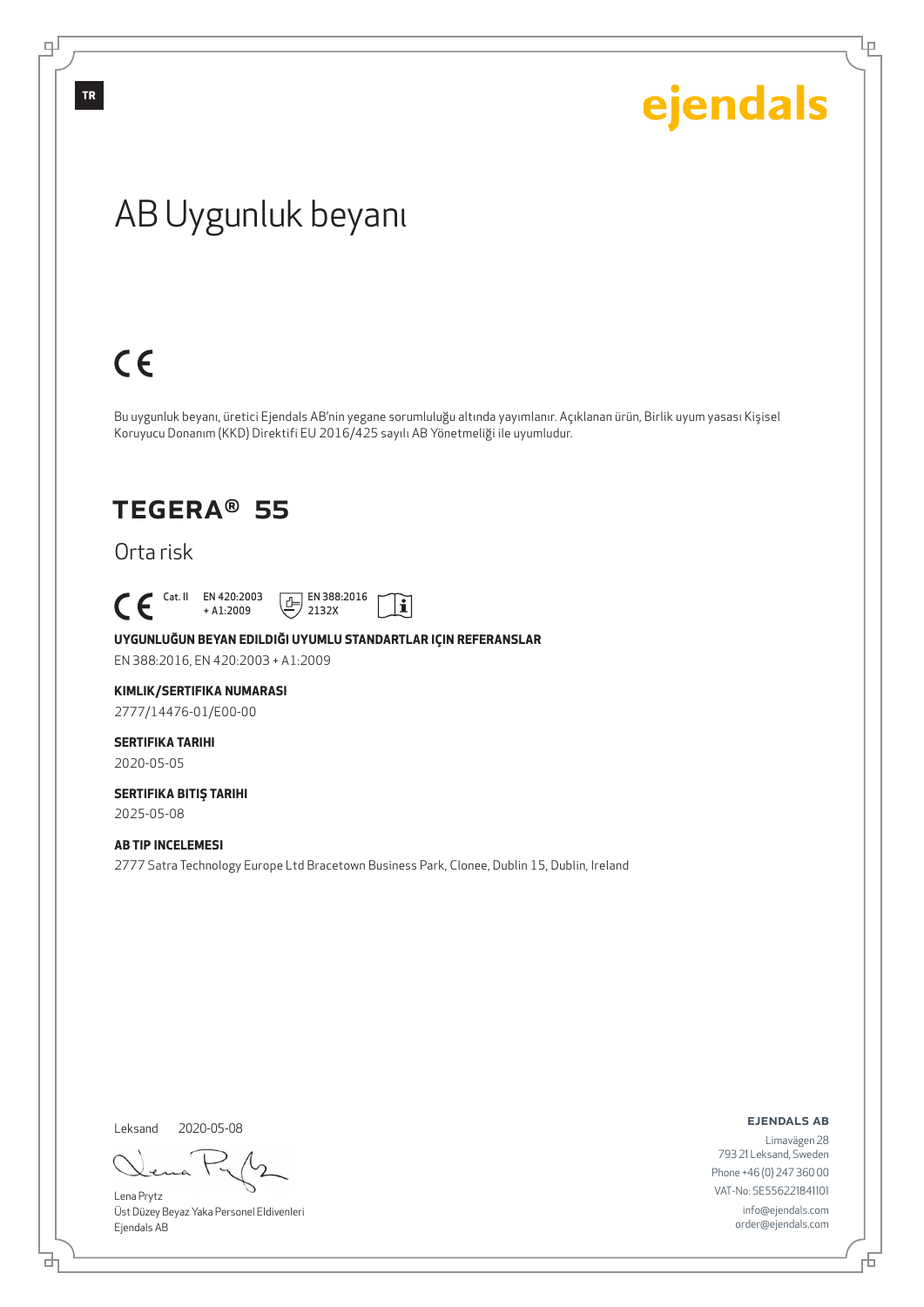Lρ

## Vyhlásenie o zhode EÚ

# $C \in$

Toto vyhlásenie o zhode sa vydáva výlučne na zodpovednosť výrobcu Ejendals AB. Uvedený predmet vyhlásenia je v zhode s príslušnými harmonizačnými právnymi predpismi Únie Nariadenie EÚ 2016/425 o ochrane osobných ochranných prostriedkov (OOP).

## TEGERA® 55

### Stredné riziko



**ODKAZY NA HARMONIZOVANÉ NORMY, NA ZÁKLADE KTORÝCH BOLA VYHLÁSENÁ ZHODA** EN 388:2016, EN 420:2003 + A1:2009

## **IDENTIFIKÁCIA/ČÍSLO CERTIFIKÁCIE**

2777/14476-01/E00-00

### **DÁTUM CERTIFIKÁCIE**

2020-05-05

### **DÁTUM UPLYNUTIA PLATNOSTI CERTIFIKÁTU**

2025-05-08

### **SKÚŠKA TYPU EÚ**

2777 Satra Technology Europe Ltd Bracetown Business Park, Clonee, Dublin 15, Dublin, Ireland

Leksand

<u>다</u>

2020-05-08

Lena Prytz Vrchný prevádzkový manažér – rukavice Ejendals AB

#### ejendals ab

Limavägen 28 793 21 Leksand, Sweden Phone +46 (0) 247 360 00 VAT-No: SE556221841101 info@ejendals.com order@ejendals.com

டி

**SK**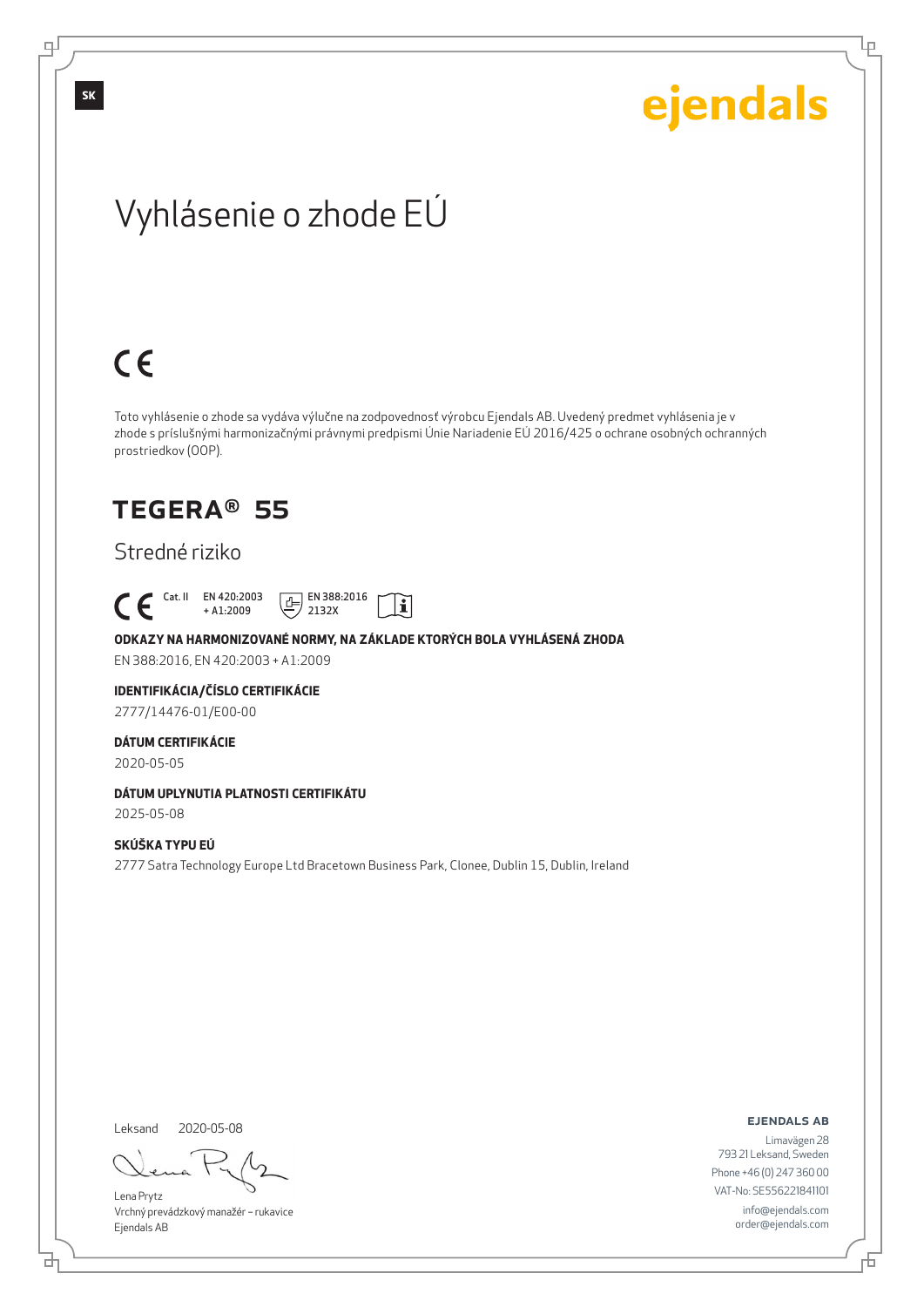Lρ

## Izjava ES o skladnosti izdelka

# $C \in$

Ta izjava o skladnosti je izdana z izključno odgovornostjo proizvajalca Ejendals AB. Opisani izdelek je skladen z usklajeno zakonodajo Unije na podlagi Uredbe o osebni varovalni opremi (OVO) EU 2016/425.

## TEGERA® 55

### Srednje tveganje



**NAVEDBA USKLAJENEGA STANDARDA, NA KATEREGA SE NANAŠA IZJAVA O SKLADNOSTI** EN 388:2016, EN 420:2003 + A1:2009

#### **IDENTIFIKACIJA/ŠTEVILKA POTRDILA** 2777/14476-01/E00-00

### **DATUM IZDAJE POTRDILA**

2020-05-05

#### **ROK VELJAVNOSTI POTRDILA** 2025-05-08

### **PRESKUS TIPA EU**

2777 Satra Technology Europe Ltd Bracetown Business Park, Clonee, Dublin 15, Dublin, Ireland

Leksand 2020-05-08

<u>다</u>

Lena Prytz Rokavice za višjega vodjo obrata Ejendals AB

ejendals ab

Limavägen 28 793 21 Leksand, Sweden Phone +46 (0) 247 360 00 VAT-No: SE556221841101 info@ejendals.com order@ejendals.com

டி

**SL**

Đ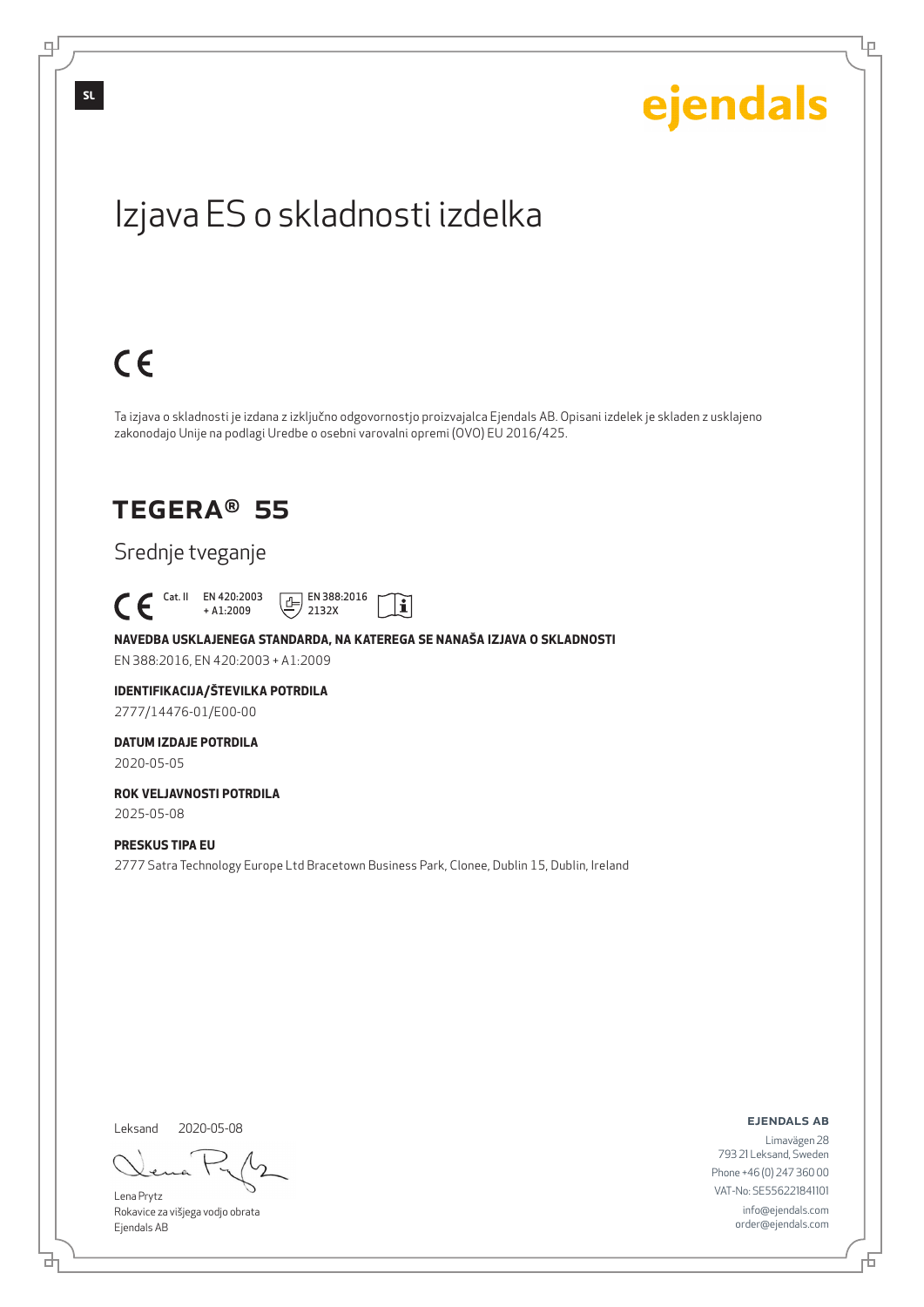டி

# ejendals

Lρ

## ES atitikties deklaracija

## $C \in$

Ši atitikties deklaracija pateikiama tik gamintojo "Ejendals AB" atsakomybe. Nurodytas objektas atitinka Sąjungos derinamųjų teisės aktų asmeninių apsaugos priemonių reglamentą ES 2016/425.

## TEGERA® 55

### Vidutinė rizika



**NUORODOS Į SUDERINTUS STANDARTUS, KURIAIS REMIANTIS DEKLARUOJAMA ATITIKTIS** EN 388:2016, EN 420:2003 + A1:2009

### **IDENTIFIKAVIMAS / SERTIFIKAVIMO NUMERIS**

2777/14476-01/E00-00

#### **SERTIFIKAVIMO DATA**

2020-05-05

### **SERTIFIKATO GALIOJIMO PABAIGOS DATA**

2025-05-08

### **ES TIPO PATIKRINIMAS**

2777 Satra Technology Europe Ltd Bracetown Business Park, Clonee, Dublin 15, Dublin, Ireland

Leksand 2020-05-08

<u>다</u>

Lena Prytz Vyresniojo darbų vadovo pirštinės Ejendals AB

ejendals ab

Đ

Limavägen 28 793 21 Leksand, Sweden Phone +46 (0) 247 360 00 VAT-No: SE556221841101 info@ejendals.com order@ejendals.com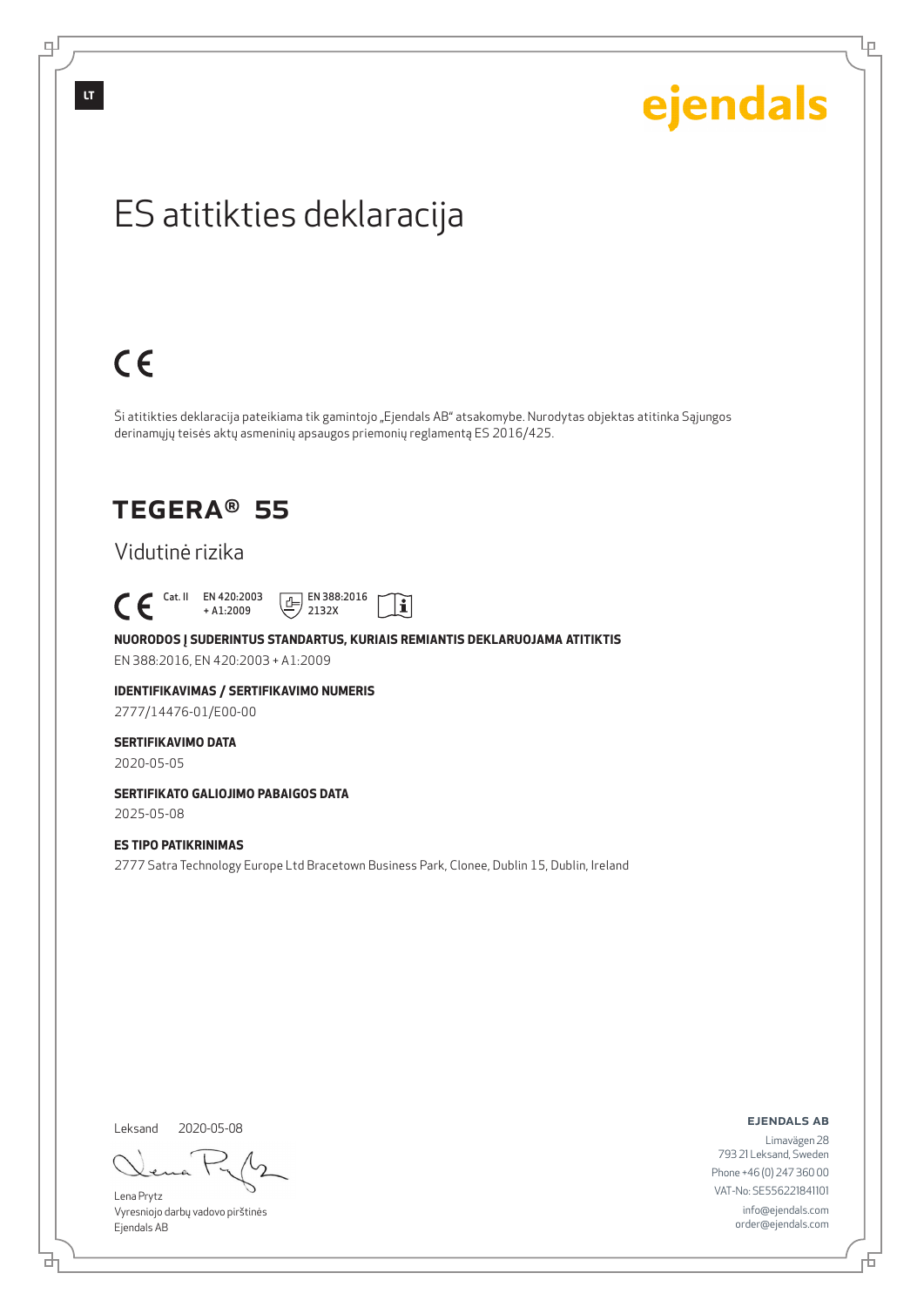Lρ

## ES deklarācija par atbilstību

# $C \in$

Par šīs atbilstības deklarācijas izsniegšanu pilnībā ir atbildīgs ražotājs Ejendals AB. Aprakstītais objekts atbilst vienotās likumu saskaņošanas regulai ES 2016/425 par individuālajiem aizsardzības līdzekļiem (IAL).

## TEGERA® 55

### Vidējs risks

 Cat. II EN 420:2003 + A1:2009  $\boxed{E}$  EN 388:2016 2132X

**ATSAUCES UZ HARMONIZĒTAJIEM STANDARTIEM, ATBILSTĪBA KURIEM TIEK APLIECINĀTA** EN 388:2016, EN 420:2003 + A1:2009

 $|\tilde{\mathbf{i}}|$ 

#### **SERTIFIKĀTA IDENTIFIKATORS/NUMURS** 2777/14476-01/E00-00

**SERTIFIKĀTA DATUMS**

2020-05-05

#### **SERTIFIKĀTA DERĪGUMA TERMIŅŠ** 2025-05-08

#### **ES TIPA PĀRBAUDE**

2777 Satra Technology Europe Ltd Bracetown Business Park, Clonee, Dublin 15, Dublin, Ireland

Leksand 2020-05-08

<u>다</u>

Lena Prytz Cimdu ražošanas vecākais rīkotājdirektors Ejendals AB

ejendals ab

Б

Limavägen 28 793 21 Leksand, Sweden Phone +46 (0) 247 360 00 VAT-No: SE556221841101 info@ejendals.com order@ejendals.com

**LV**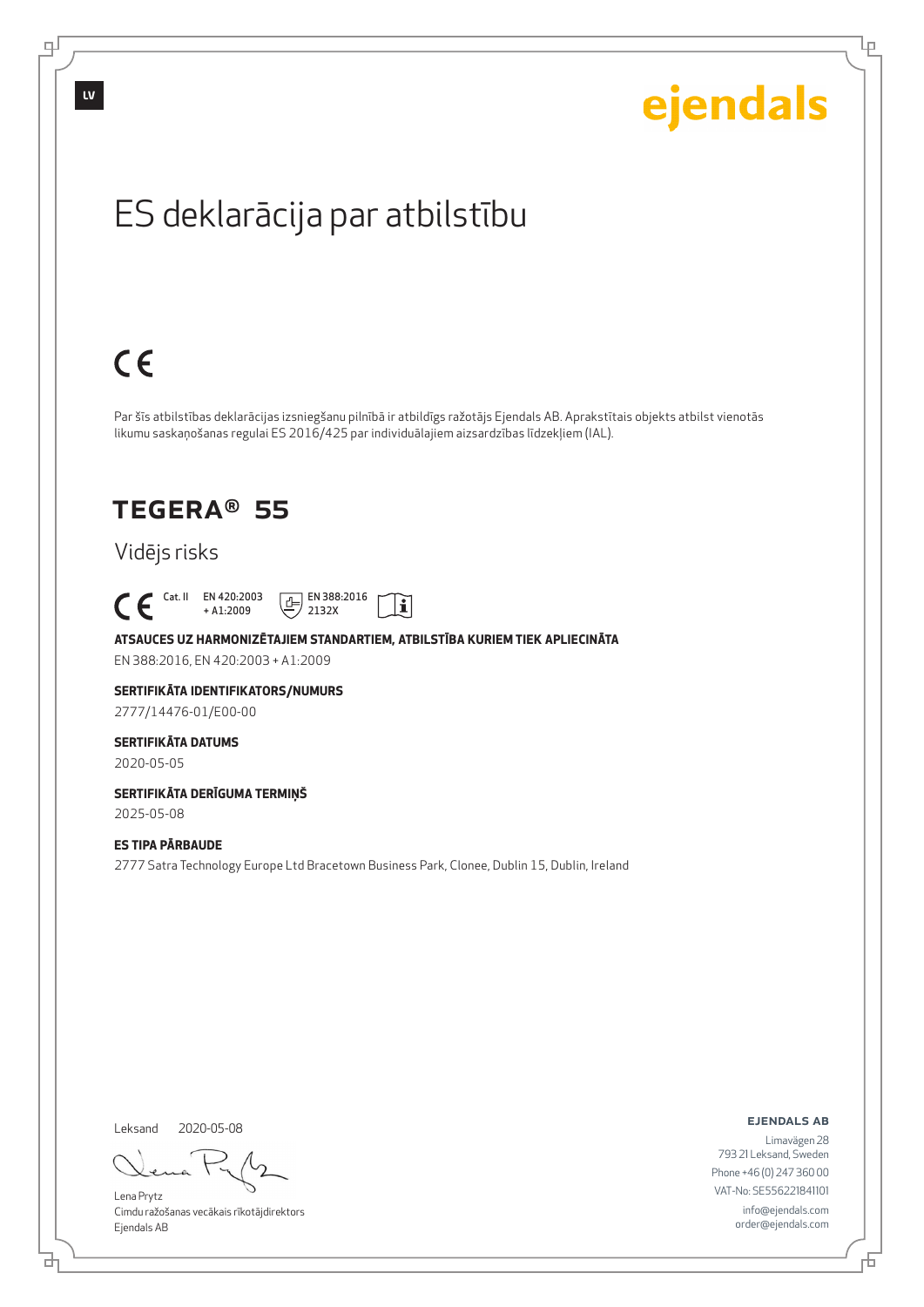Lр

## ЕС декларация за съответствие

# $C \in$

Настоящата декларация за съответствие е издадена на отговорността на производителя Ejendals AB. Предметът на декларацията е в съответствие със законодателството на Съюза за хармонизация относно личните предпазни средства (ЛПС), Регламент (ЕС) 2016/425.

## TEGERA® 55

### Среден риск



**ПОЗОВАВАНИЯ СЕ ХАРМОНИЗИРАНИ СТАНДАРТИ, ЗА КОИТО СЕ ДЕКЛАРИРА СЪОТВЕТСТВИЕ** EN 388:2016, EN 420:2003 + A1:2009

#### **ИДЕНТИФИКАЦИЯ/НОМЕР НА СЕРТИФИКАТА**

2777/14476-01/E00-00

#### **ДАТА НА ИЗДАВАНЕ НА СЕРТИФИКАТА**

2020-05-05

### **ДАТА НА ВАЛИДНОСТ НА СЕРТИФИКАТА**

2025-05-08

### **ЕС-ТИП ИЗСЛЕДВАНЕ**

2777 Satra Technology Europe Ltd Bracetown Business Park, Clonee, Dublin 15, Dublin, Ireland

Leksand 2020-05-08

브

Lena Prytz Ръкавици за старши ръководител на производството Ejendals AB

ejendals ab

Đ

Limavägen 28 793 21 Leksand, Sweden Phone +46 (0) 247 360 00 VAT-No: SE556221841101 info@ejendals.com order@ejendals.com

**BG**